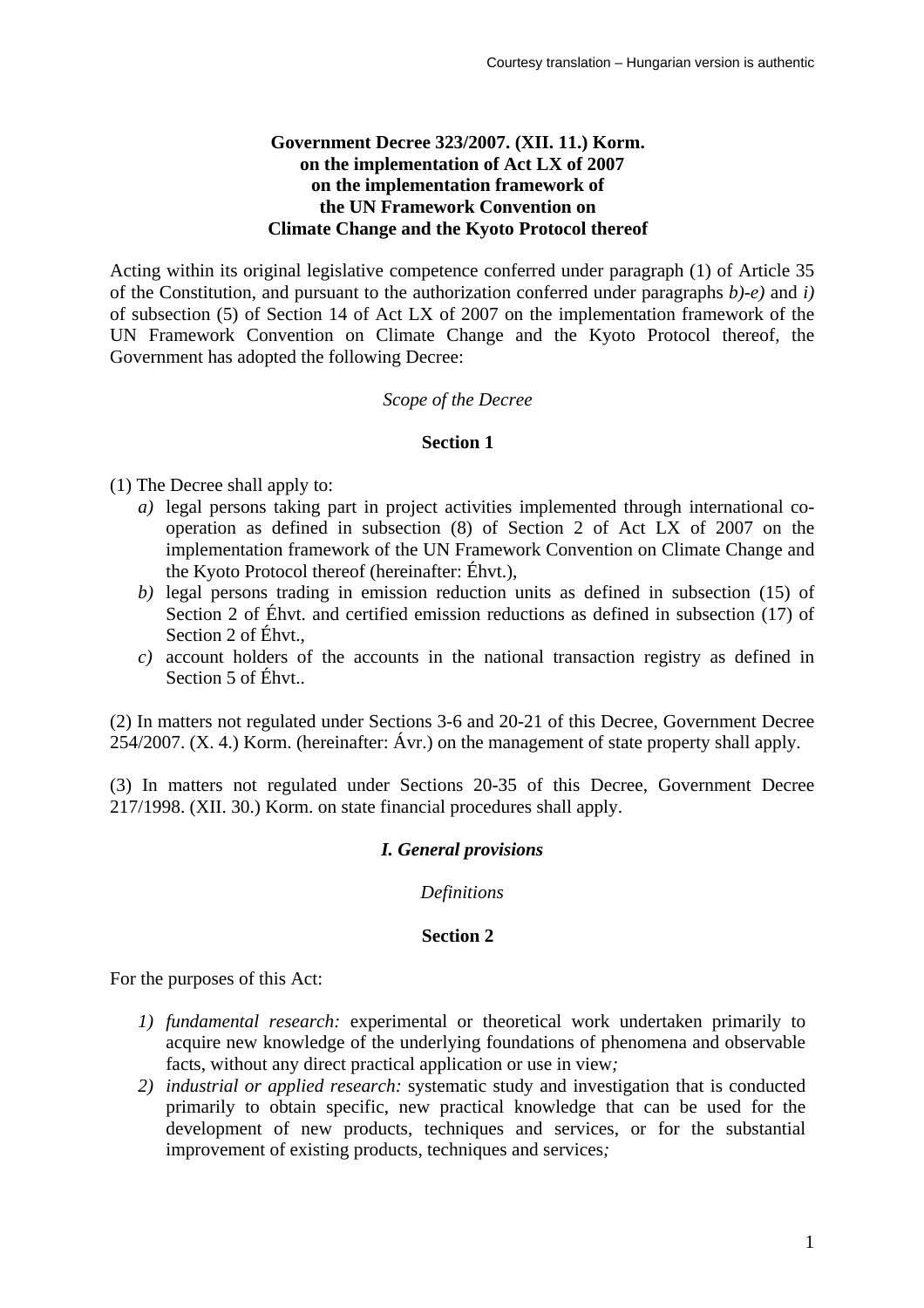- 3) *state aid:* any aid as defined in subsection (1) of Section 87 of the Treaty Establishing the European Community (hereinafter: EC Treaty) and the *de minimis* aid as defined in subsections (1) and (5) of Section 1 of Government Decree 85/2004. (IV. 19.) Korm. on procedures related to State aid under subsection (1) of Section 87 of the Treaty Establishing the European Community and the map for the grant of regional aid (hereinafter: Government Decree 85/2004);
- 4) *Investor:* a Party included in Annex I of the UN Framework Convention on Climate Change (hereinafter: Framework Convention) promulgated by Act LXXXII of 1995, which has ratified the Kyoto Protocol (hereinafter: Protocol) and in accordance with the international commitments is eligible to acquire verified emission reduction units from joint implementation projects, and any legal entity authorised by such a Party to acquire emission reduction units;
- 5) *independent joint implementation project verifier:* a legal person with a registered office either in Hungary or abroad that is accredited to verify joint implementation projects pursuant to a separate legal instrument;
- 6) *initial investment:* an investment in material and immaterial assets relating to the setting up of a new establishment, the extension of an existing establishment, diversification of the output of an establishment into new additional products or a fundamental change in the overall production process of an existing establishment, or the acquisition of such establishment;
- 7) *small and medium sized enterprises* (hereinafter: SMEs): enterprises as defined in subsection (1) of Section 3 of Act XXXIV of 2004 on Small and Medium-sized Enterprises and the Support Provided to Such Enterprises;
- 8) *experimental development:* the acquiring, combining, shaping and using of existing scientific, technological, business and other relevant knowledge and skills for the purpose of producing plans and arrangements or designs for new, altered or improved products, processes or services. These may also include, for example, other activities aiming at the conceptual definition, planning and documentation of new products, processes and services. The activities may comprise producing drafts, drawings, plans and other documentation, provided that they are not intended for commercial use;
- 9) *direct emission reduction with double counting impact*: a joint implementation project realised in Hungary is considered to have direct double counting impact if compared to the baseline emissions of the installation, the project results in the reduction or limitation of the emission of greenhouse gases specific for that installation, and the installation or in case of more than one installation, the installations that can be individually identified fall under the scope of Annex I of Act XC of 2005 on the trade of greenhouse gas emission allowances (hereinafter: Üht.);
- 10) *indirect emission reduction with double counting impact*: a joint implementation project realised in Hungary is considered to have indirect double counting impact, if it results in the reduction or limitation of the emission of greenhouse gases concerning a group of installations under the scope of Annex I of Üht. that cannot be individually identified;
- 11)*research and development:* research and development as defined in paragraph *b)* of Section 12 of Act XC of 2003 on the Research and Technological Innovation Fund;
- 12)*research and development project grant:* aid granted to projects aiming at fundamental research, industrial or applied research or experimental development;
- 13) *large investment project*: an initial investment in capital assets with an eligible expenditure of above EUR 50 million calculated in HUF at present value; a large investment project will be considered to be a single investment project when the initial investment is undertaken within a period of three years by the same undertaking or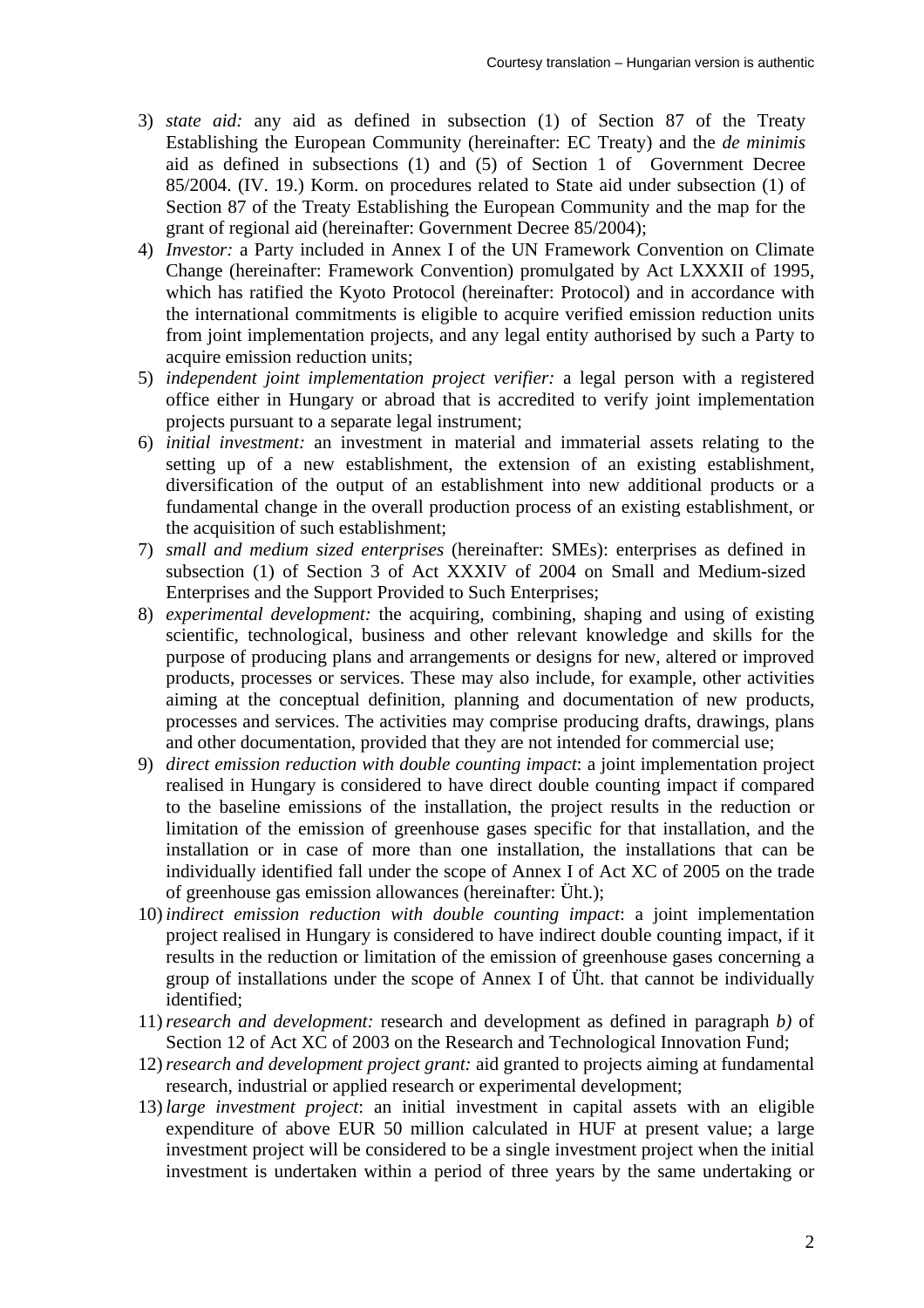undertakings and consists of fixed assets combined in an economically indivisible way. To assess whether an initial investment is economically indivisible, the technical, functional and strategic links and the immediate geographical proximity shall be taken into account. The economic indivisibility will be assessed independently from ownership. For the conversion to euros the prices and exchange rates on the date when the aid is granted shall apply; in case of large investment projects which are notified individually according to Government Decree 85/2004, the prices and exchange rates on the date of the date of notification shall be applied;

- 14) *international commitments*: the Framework Convention, the Protocol promulgated by Act IV of 2007 on the promulgation of the Kyoto Protocol adopted in 1997 at the  $3<sup>rd</sup>$ Conference of the Parties to the UN Framework Convention on Climate Change and the decisions qualifying as international agreements adopted by the Parties;
- 15) *own resources:* financial contribution by the beneficiary to the development project that does not involve resources originating from state aid;
- 16) *project developer:* a legal person with registered office in Hungary that carries out the emission reduction activity in a joint implementation project realised in Hungary, or in case of more than one project developer, the legal person acting as a representative authorised by such project developers;
- 17) *account holder*: the account holder of an operator holding account or a person holding account created in accordance with Articles 15 and 19 of Commission Regulation (EC) No 2216/2004 of 21 December 2004 for a standardised and secured system of registries pursuant to Directive 2003/87/EC of the European Parliament and of the Council and Decision No 280/2004/EC of the European Parliament and of the Council (hereinafter: Regulation 2216/2004/EC);
- 18) *aid intensity:* the ratio of the aid content and the discounted value of eligible costs, expressed as a percentage;
- 19) *aid content:* the value of the aid granted to the beneficiary calculated based on the methodology provided in Annex 2 of Government Decree 85/2004;
- 20) *Buyer*: a Party taking part in international emissions trading or a legal person that is authorised to trade in assigned amount units by a Party.

#### *Asset management of assigned amount units*

#### **Section 3**

The National Treasury Asset Management Private Limited Company (hereinafter: MNV Zrt.) shall enter into an asset management contract, as defined in Ávr., with the Minister responsible for environmental protection (hereinafter: Minister), who acts as the legal trustee of the units, within 15 days after the communication prescribed in subsection (7) of Section 9 of Éhvt.

#### **Section 4**

In addition to the obligatory elements prescribed by Ávr., the asset management contract – in view of the specific nature of assigned amount units – shall include in particular:

- *a*) definition of the given commitment period;
- *b)* the total amount of assigned amount units generated for the commitment period;
- *c)* the identification codes connected to the assigned amount units;
- *d*) the date when the assigned amount units have entered into the Treasury's assets;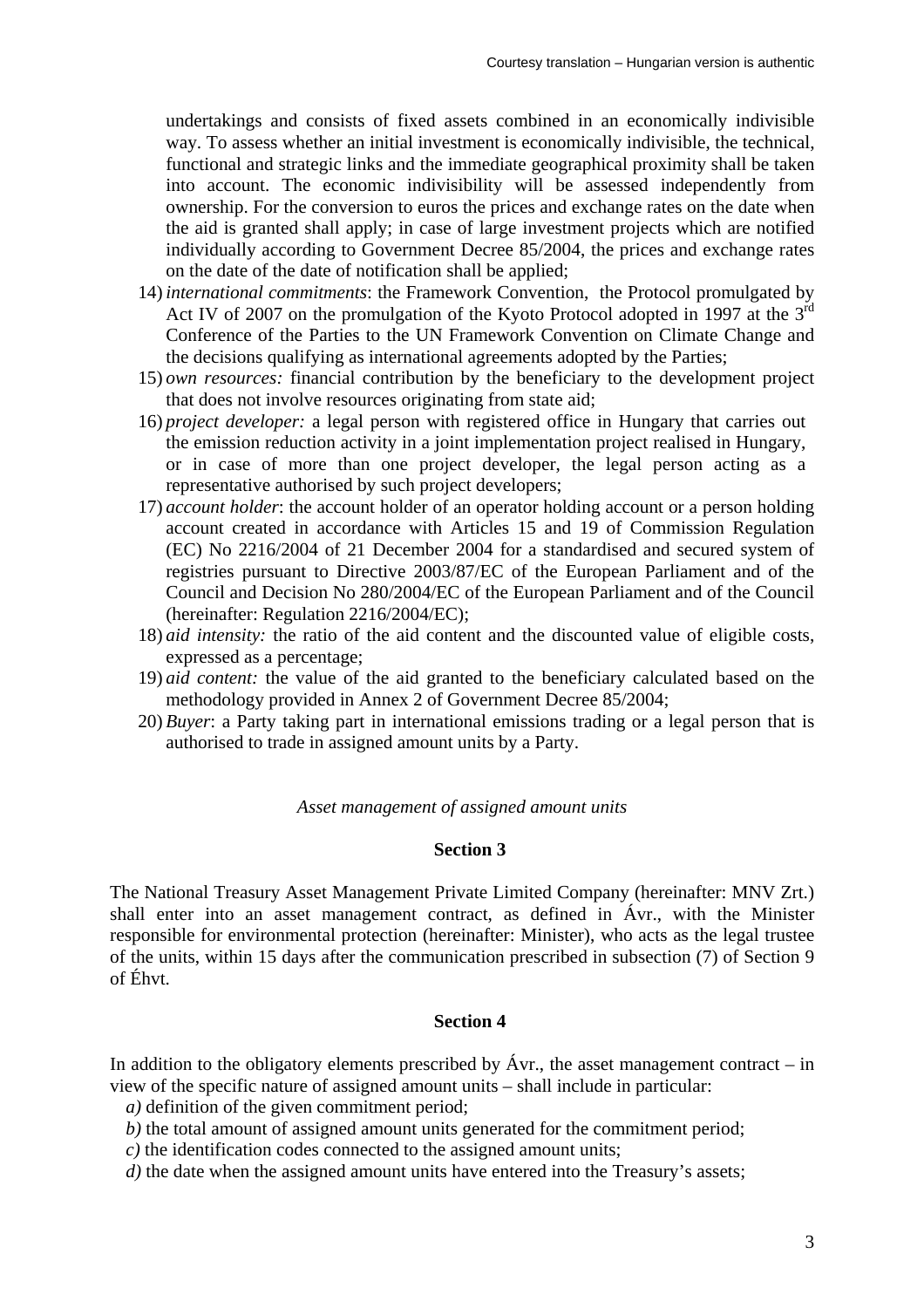*e)* the information obligation towards the MNV Zrt. about the retreat and cancellation of Kyoto units; and

*f)* the contents of the reporting obligation according to Section 5.

#### **Section 5**

The contents of the asset management contract under Ávr. are determined by the Parties to the contract in a way that

*a)* the amount and the change in the amount of assigned amount units that belong to the Treasury's assets can be established,

*b)* the Minister sends the National Emission Inventory and the forecasts to be provided for the National Registration System to MNV Zrt. annually,

*c)* the value of the assigned amount units does not form part of the inventory, and

*d* MNV Zrt. is authorised to acquire information about the account holding assigned amount units belonging to the Treasury's assets through the operator of the national transaction registry.

#### **Section 6**

(1) Kyoto units, being limitedly transferable intangible assets, can be freely transferred once having ceased to belong to the Treasury's assets.

(2) The date when Kyoto units cease to belong to the Treasury's assets and the title of ownership is gained by the new holder is the date of registration in the transaction registry.

#### *National transaction registry*

#### **Section 7**

(1) A Kyoto unit can only be held on one account of the national transaction registry at a given point of time.

(2) The account holder is authorised to hold emission reduction units and certified emission reductions on his operator holding account.

(3) On a person holding account emission reduction units and certified emission reductions can only be held by legal persons having authorisation pursuant to Sections 17-18.

(4) Account holders of operator holding accounts and person holding accounts are hereby authorised to acquire and sell the allowances defined in Üht. and to hold them on their accounts.

### *Account maintenance fee*

### **Section 8**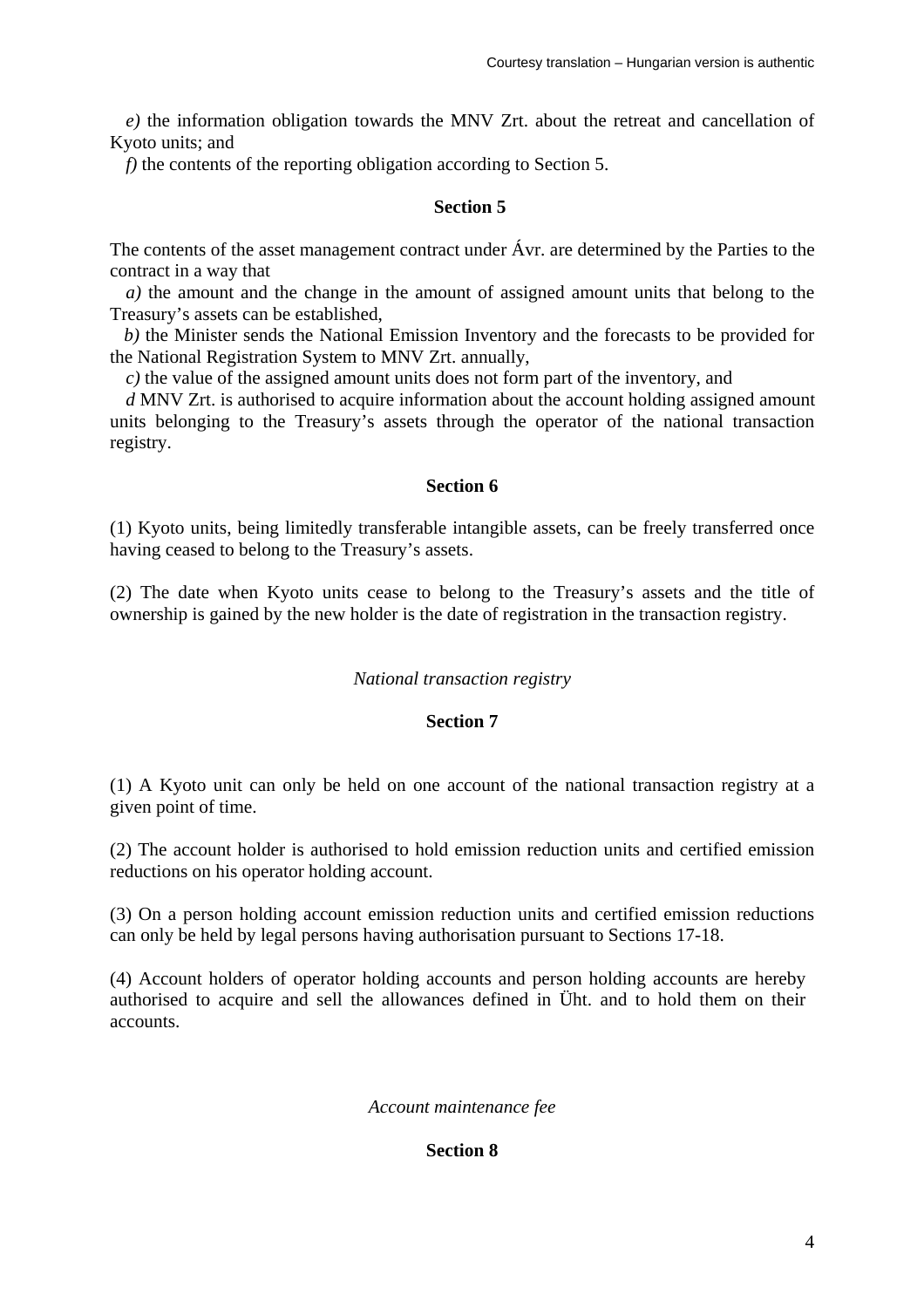(1) The amount of maintenance fee that shall be paid for the authentic registration and management of Kyoto units (hereinafter: account maintenance fee) is stipulated in Annex 1.

(2) The account maintenance fee shall be paid to the special appropriation account Nr. 10032000-00287261-00000000 of the Treasury. The account maintenance fee is the revenue of the operator of the national transaction registry that it shall be expended on the operation thereof.

(3) In matters not regulated under this Decree, such as the rules of paying the account maintenance fee and the legal consequences of non-performance, Government Decree 213/2006. (X. 27.) Korm. on the implementation of Act XC of 2005 on the trade of greenhouse gas emission allowances shall apply.

#### *II. Rules of procedure of project activities implemented through international co-operation*

#### **Section 9**

Legal persons with registered office in Hungary may apply for the endorsement and approval of a joint implementation project to be realised in Hungary, and for the approval of their participation in a joint implementation project or a clean development mechanism project to be realised outside the territory of Hungary.

# *Rules of procedure for the approval of joint implementation projects to be realised in the territory of the Republic of Hungary*

#### **Section 10**

(1) Application for the endorsement of a joint implementation project to be realised in Hungary shall be submitted both electronically and in writing to the Ministry of Environment and Water (hereinafter: Ministry) according to the Project description prescribed in Annex 2 (hereinafter: Project description). In the application the applicant shall declare that the joint implementation project will not have direct double counting impact pursuant to subsection (9) of Section 2 or indirect double counting impact pursuant to subsection (10) of Section 2, or that the project is included in the reserve established in the National Allocation Plan for the period of 2008-2012.

(2) Within 8 days after the submission of the complete application, the Ministry registers the joint implementation project. If the application does not conform to the requirements prescribed in subsection (1), the Ministry calls the applicant to complete the documentation with a deadline of 15 days.

(3) The Ministry publishes on its official website the title of the joint implementation project and the project data in subparagraphs 1.1, 1.2 and 5-7 of Annex 2.

(4) Within 30 days after the submission of the complete application, the Minister sends the Project description to the Ministers responsible for agriculture and rural development, economic affairs and transport, foreign affairs, local government and regional development,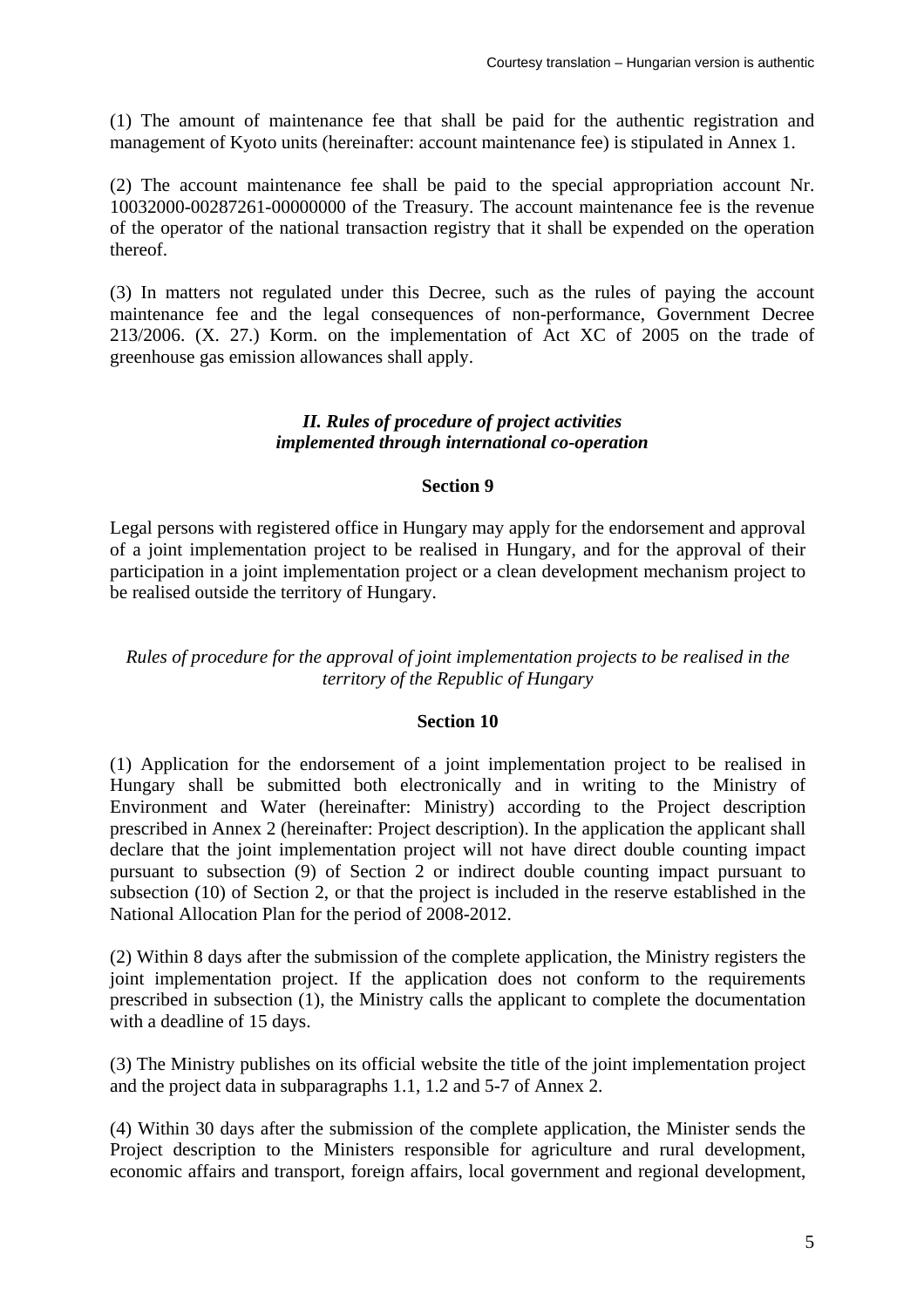financial affairs, and to the Minister leading the Prime Minister's Office (hereinafter: the ministers concerned) with a deadline for comments of 10 days. If no comment is given within the deadline, it shall be assumed that it supports the Minister's view.

(5) Within 45 days after the submission of the complete application, the Minister – taking into account the comments provided by the ministers concerned – shall issue a Letter of Endorsement based on the Project description for the joint implementation project, or shall reject the project.

(6) The Project developer shall be notified of the decision within 8 days. The rejection of the project shall be accounted for in the notification.

(7) In order to be endorsed, a joint implementation project shall fulfil the following criteria:

- *a)* it shall contain all data prescribed in Annex 2,
- *b)* the greenhouse gas emissions to be reduced or limited by the project shall be included in the National Registration System and the preliminary greenhouse gas calculations shall conform to the calculation methods and emission factors applied in the National Registration System,
- *c)* it shall be in accordance with the requirements prescribed by the international commitments,
- *d)* according to the preliminary calculations provided, the project shall lead to the net emission reduction of emissions of anthropogenic origin calculated in carbon dioxide equivalent (environmental additionality),
- *e)* according to the preliminary calculations provided, it cannot be realised in an economically sound way without the transfer of the generated emission reduction units (financial additionality),
- *f)* the realisation of the project is not prescribed by any act or legal instrument in force (legal additionality),
- *g)* if it involves hydroelectric power production project activities with a generating capacity exceeding 20 MW, it shall respect the relevant international criteria and guidelines, including those contained in the World Commission on Dams November 2000 Report "Dams and Development - A New Framework for Decision-Making";
- *h)* the planned emission reduction of the project can be compensated for from the reserve established by the National Allocation Plan for the period of 2008-2012 pursuant to Section 16 and the rules of the National Allocation Plan,
- *i*) the Project developer is not under insolvency, liquidation or dissolution proceedings and it does not have public debts overdue by more than 90 days,
- *j*) it shall not aim at the establishment or development of facilities using nuclear energy,
- *k)* if the project involves reforestation or afforestation, it shall be conducted pursuant to Act LIV of 1996 on forests and the protection of forests and the principles and requirements adopted by the Forest Stewardship Council, duly observing the ecological capacity of the given area,
- *l)* it shall not have direct or indirect double counting impact on the European Union greenhouse gas emissions trading system unless the accounting performed is in accordance with Section 16, and
- *m*) the realisation of the project has not started before the issuance of the Letter of Endorsement unless evidence is provided that the project would not be completed without the additional financial resources originating from the project due to a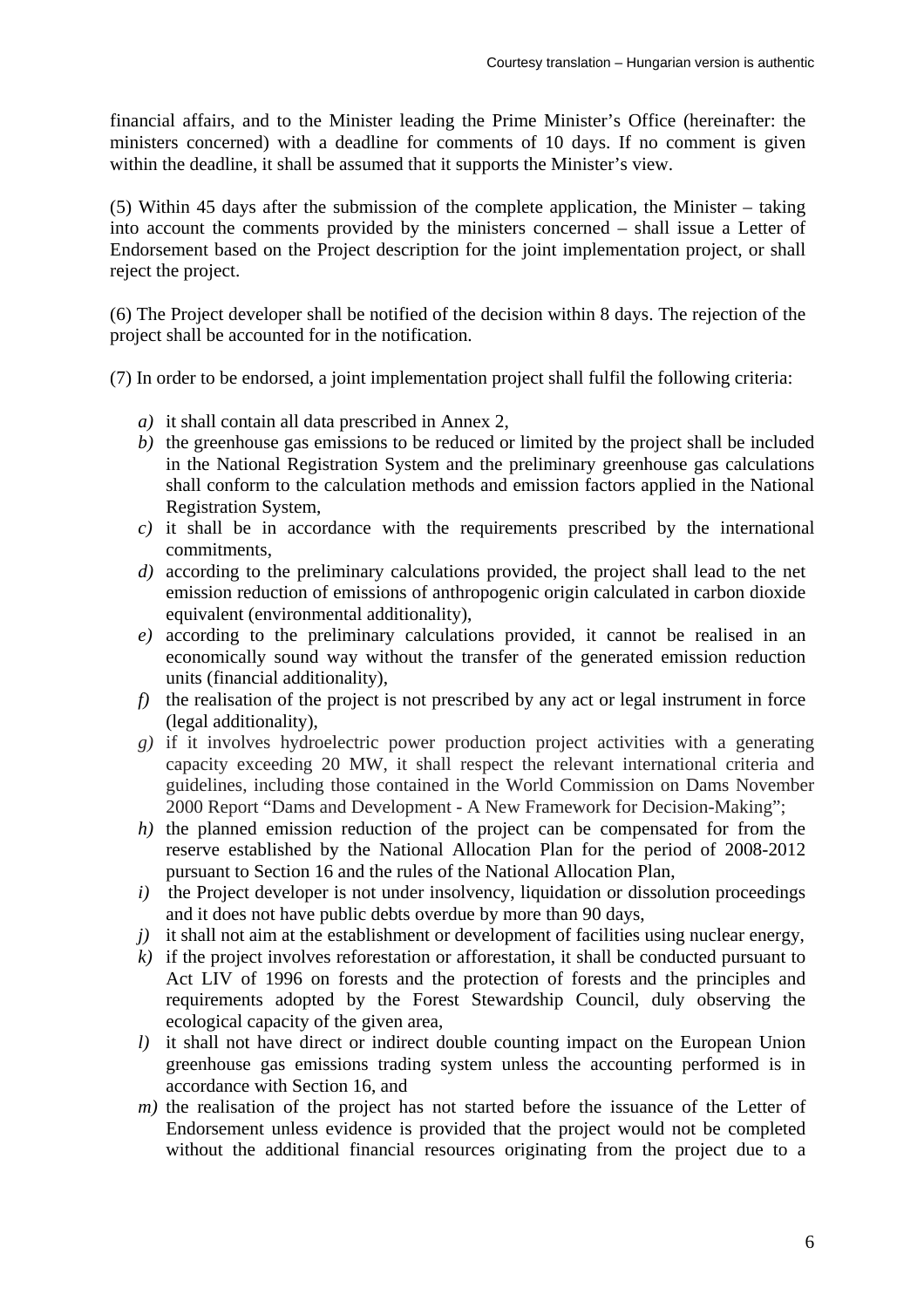substantial change in circumstances which has arisen after the starting of the realisation of the project.

(8) The Minister shall make the decision defined in subsection (5) based on:

- *a)* the requirements set forth in subsection (7),
- *b)* the considerations set forth in subsections (1)-(2) of Section 20, and
- *c)* the compatibility of the project with the National Environmental Protection Programme, the National Climate Change Strategy and the professional strategies in accord therewith.

## **Section 11**

(1) The Project design document of the joint implementation project shall be submitted to the Ministry pursuant to Annex 3 within 6 months after the issuance of the Letter of Endorsement for approval. It shall be submitted both electronically and in writing.

(2) The Project developer shall attach a Determination Report prepared by an independent joint implementation project verifier to the Project design document, according to which the project fulfils all criteria laid down in subsection (8).

(3) If the Project design document does not conform to the requirements prescribed in subsections (1)-(2), the Ministry calls the Project developer to complete the documentation with a deadline of 15 days.

(4) The complete Project design document shall be published on the official website of the Ministry.

(5) Within 90 days after the submission of the complete application, the Minister sends the Project description to the concerned ministers with a deadline for comments of 30 days. If no comment is given within the deadline, it shall be assumed that it supports the Minister's view. In case of disagreement, a meeting shall be held within 5 days with the invitation of all concerned ministers.

(6) Within 130 days after the submission of the complete application, the Minister – taking into account the comments provided by the concerned ministers – shall issue a Letter of Approval based on the Project design document for the joint implementation project, or shall reject the Project design document.

(7) The Project developer shall be notified within 8 days after the issuance of the Letter of Approval or the rejection of the Project design document. The rejection of the Project design document shall be accounted for in the notification.

(8) In order to be approved, a joint implementation project shall fulfil the following criteria:

- *a)* it shall comply with the requirements laid down in paragraphs *c)*and *f)-m)* of subsection (7) of Section 10,
- *b)* based on the detailed calculations submitted in the Project design document, it shall be in accordance with the criterion of environmental additionality,
- *c)* based on the detailed financial calculations and cash-flow data submitted in the Project design document, it shall be established that the project is in line with the Information Note on financial additionality published by the Minister, and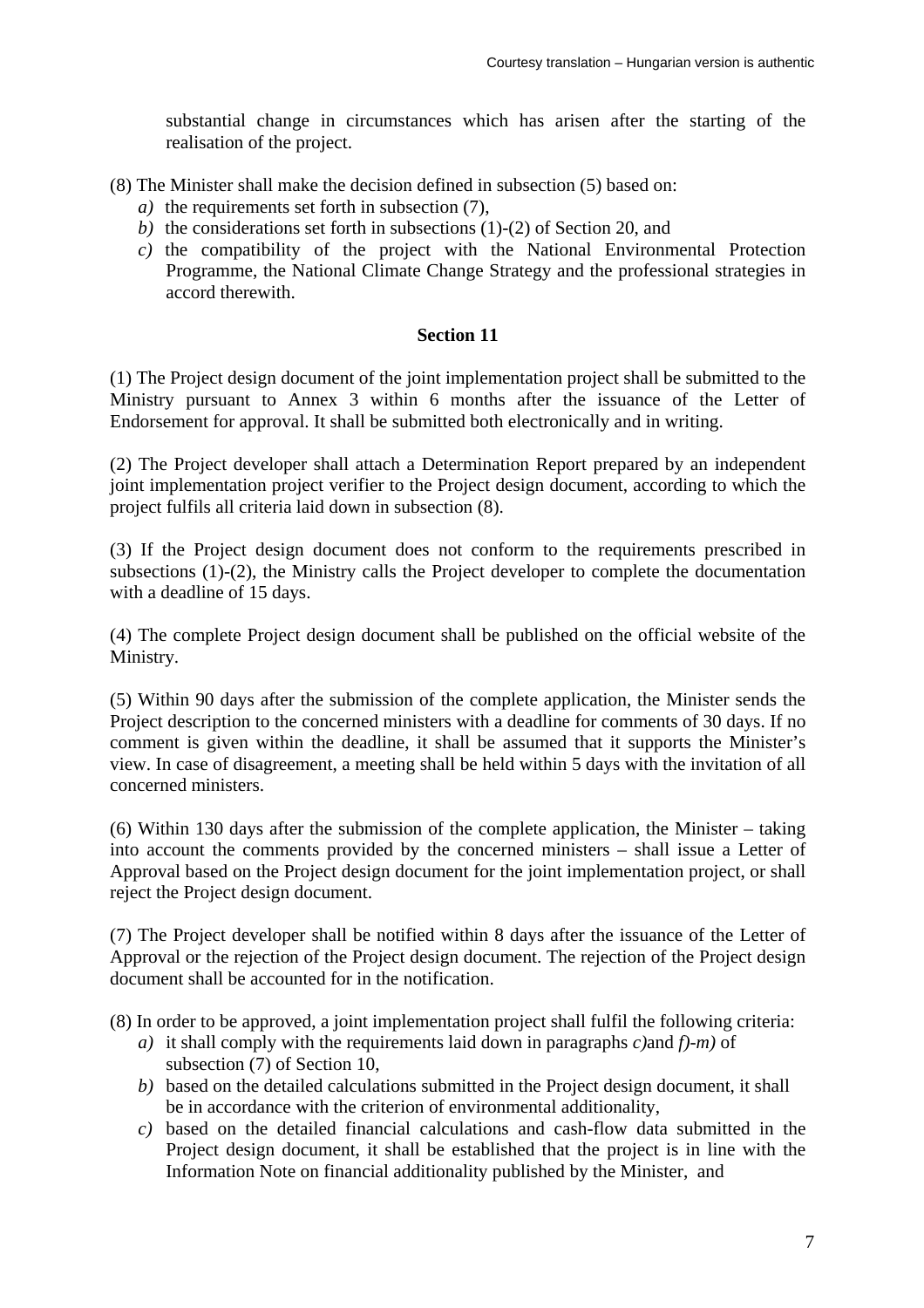*d)* the greenhouse gas emissions to be reduced or limited by the project shall be included in the National Registration System and the greenhouse gas calculations submitted in the Project design document shall conform to the calculation methods and emission factors applied in the National Registration System.

(9) By the Letter of Approval the Minister confirms that the joint implementation project is in accordance with Article 6 of the Protocol.

(10) The Letter of Approval is issued for the period requested by the applicant, but at longest until 31 December 2012.

(11) Based on the Letter of Approval emission reduction units can only be generated for verified emission reductions realised after 1 January 2008.

(12) The Letter of Approval does not exempt the Project developer from the obligation of obtaining the necessary permissions for the realisation of the joint implementation project.

*Submission of the emission reduction purchase agreement*

# **Section 12**

(1) Within 90 days after the receipt of the Letter of Approval, the Project developer shall submit the emission reduction purchase agreement concluded with the Investor.

(2) In the emission reduction purchase agreement the maximum amount of emission reduction units to be transferred shall be determined in a way that the amount of the emission reduction units transferred cannot exceed 90% of the verified net emission reduction achieved by the joint implementation project and the value of the emission reduction units transferred cannot exceed 130% of the total cost of the joint implementation project.

> *Monitoring joint implementation projects realised in the territory of the Republic of Hungary*

# **Section 13**

(1) The Project developer shall submit an annual report on the realisation and operation of the approved joint implementation project until 31 March every year; in addition, in exceptional cases the Minister may call the Project developer to submit an extra report within 30 days. The contents of the annual report are prescribed by Annex 4. The report shall be submitted both electronically and in writing.

(2) To the annual report the Project developer shall attach a verification report prepared by an independent joint implementation project verifier (hereinafter: Joint Implementation Verification Report), the contents of which are prescribed by a separate legal instrument. The Verification Report validates the emission reduction achieved by the project in the given period and confirms that the project has been carried out in conformity with the Project design document.

(3) If the Project developer fails to meet the deadline defined in subsection (1), the Minister calls him to comply with the reporting obligation with a deadline of 15 days.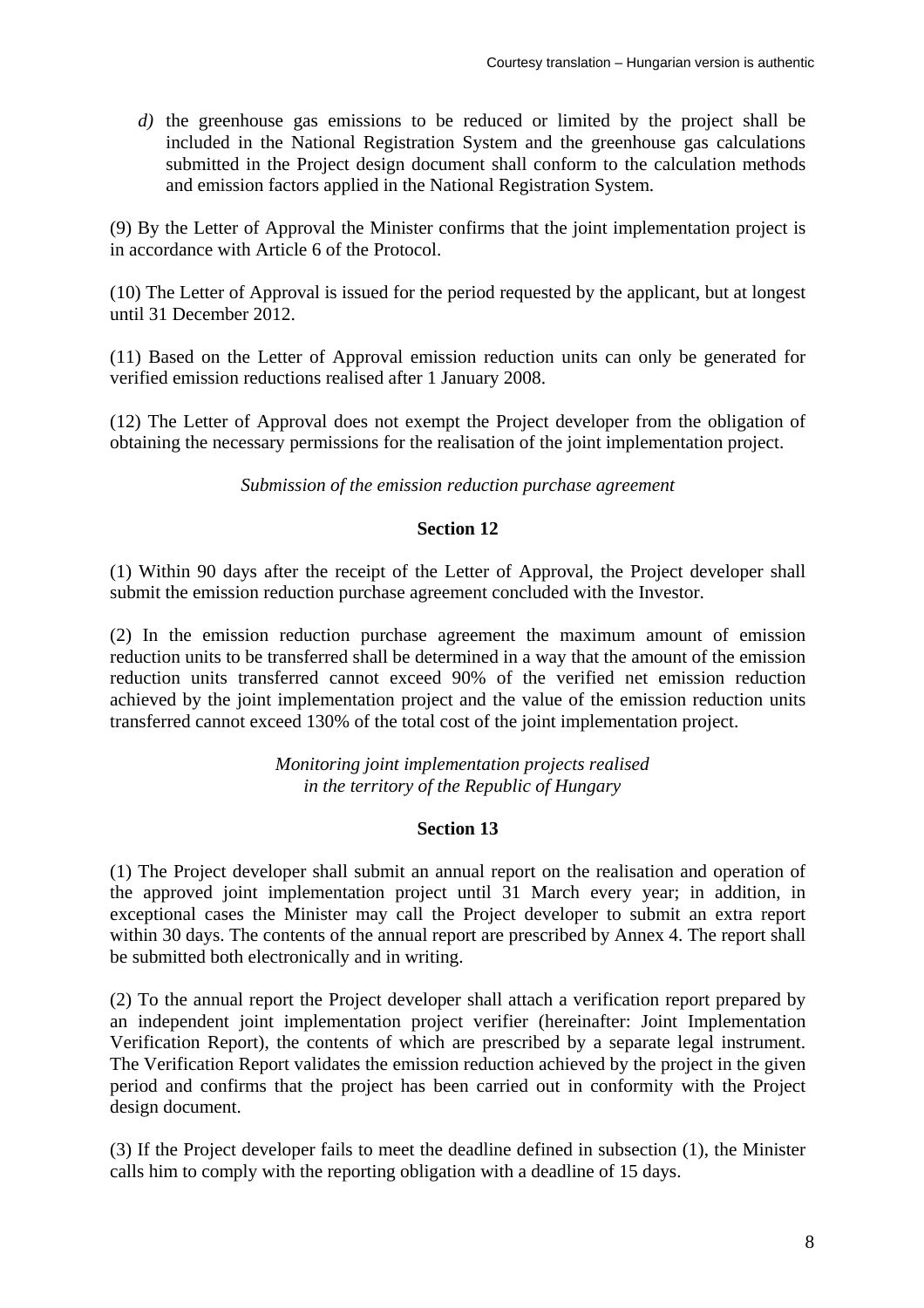(4) Pursuant to the international commitments, the Minister prepares an annual report about the project activities implemented through international co-operation.

(5) The Project developer shall report to the Minister a change in the data supplied in the course of the approval procedure within 10 days after the change has taken place.

(6) The report defined in subsection  $(1)$  – except for the financial report and the results of internal audits – and the Joint Implementation Verification Report defined in subsection (2) shall be published on the official website of the Ministry.

*Withdrawal of the Letter of Approval*

#### **Section 14**

The Minister shall withdraw the Letter of Approval if the Project developer

- *a)* withholds an important fact, data or circumstance or reports an untruthful fact or supplies false data in the course of the procedure laid down in Sections (10)-(11) in order to obtain the Letter of Endorsement or the Letter of Approval, within 8 days after having come to the knowledge of such occurrence;
- *b)* fails to submit to the Ministry the emission reduction purchase agreement concluded with the Investor within 90 days after the receipt of the Letter of Approval, or if the agreement fails to comply with the requirements set down in subsection (2) of Section 12:
- *c)* in spite of the call for compliance, he fails to observe the reporting obligation pursuant to Section 13 within the deadline;
- *d)* fails to comply with the obligation of paying the supervisory fee defined in Section 13 of Éhvt. within the deadline and pursuant to the provisions set forth in a separate legal instrument.

*Transfer of the emission reduction units generated by joint implementation projects realised in the territory of the Republic of Hungary*

### **Section 15**

(1) The joint implementation project results in the generation of emission reduction units in accordance with the international commitments. The amount of emission reduction units generated shall be in conformity with the verified net emission reduction realised by the project and shall not exceed the limits set down in subsection (2) of Section 12.

(2) The requirements for the transfer of the emission reduction units are the following:

- *a)* valid Letter of Approval,
- *b)* valid emission reduction purchase agreement, and
- *c)* the submission of the Joint Implementation Verification Report defined in subsection (2) of Section 13 attached to the annual report defined in subsection (1) of Section 13 with a non-negative verification clause, and
- *d)* if the Investor is not a Party included in Annex I of the Framework Convention, a valid authorisation by a Party provided to the Investor.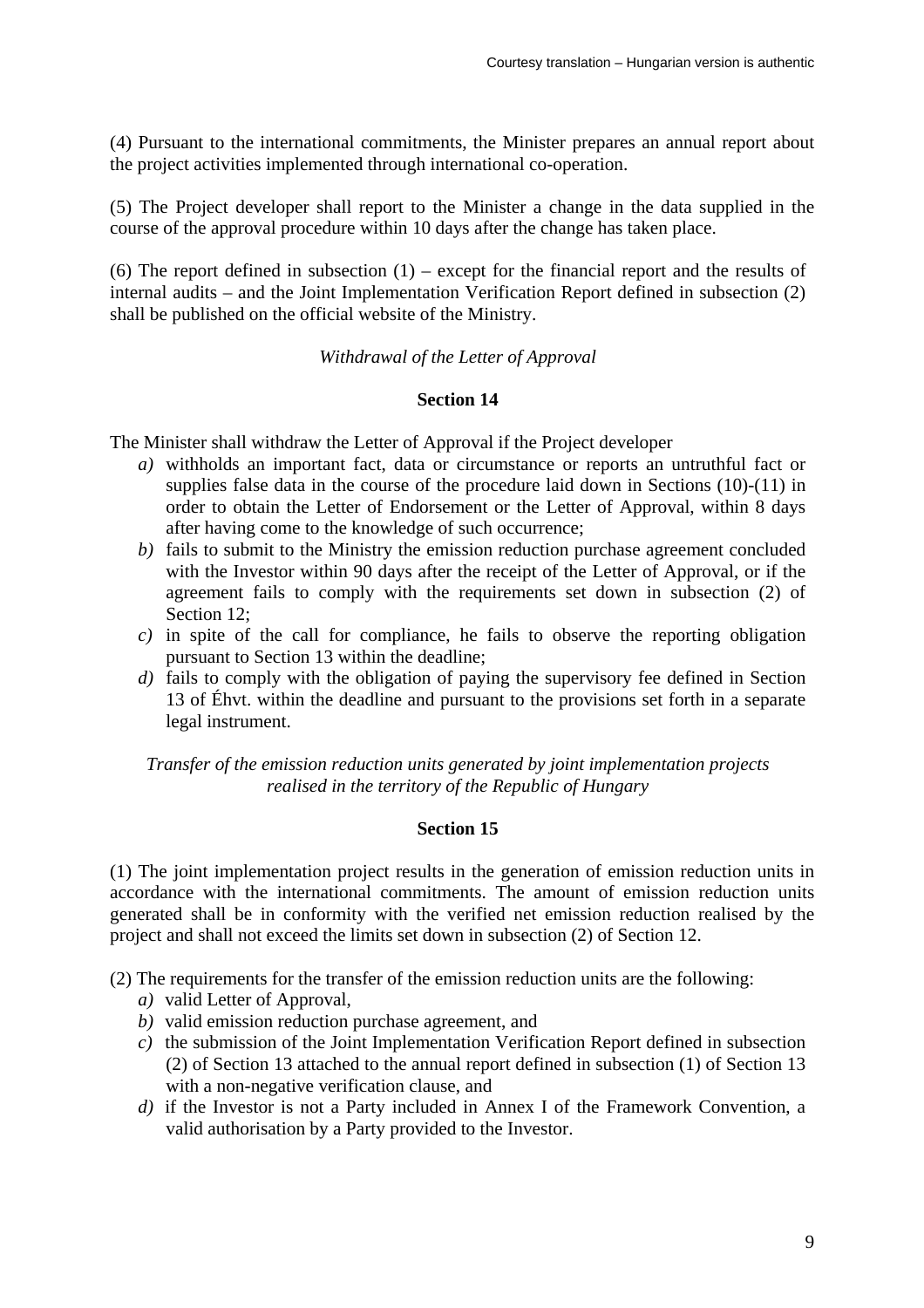(3) The Project developer shall apply to the Ministry for the transfer of the emission reduction units by submitting a request pursuant to the requirements of subsection (2).

(4) The Minister shall make a decision in writing on the transfer of emission reduction units within 30 days after the submission of the application. If the application fails to comply with the requirements of subsection (2), the Minister shall reject it. The rejection of the application shall be accounted for.

(5) Based on the Minister's decision, the operator of the national transaction registry shall perform the transfer of the emission reduction units pursuant to the limits set down in subsection (2) of Section 12 and in accordance with the emission reduction purchase agreement to the account of the Investor if the Investor is a Party or to the account specified by the Investor having valid authorisation until 31 May of the year following the given year of the commitment period.

*Accounting the emission reduction achieved by a joint implementation project having direct or indirect double counting impact realised in the territory of the Republic of Hungary within the European Union greenhouse gas emission allowance trading scheme*

# **Section 16**

(1) Emission reduction units generated by joint implementation projects of direct or indirect double counting impact between 1 January 2008 and 31 December 2012 in the territory of the Republic of Hungary can only be transferred if the same amount of allowances defined in Üht. are cancelled simultaneously from the reserve for joint implementation projects specified in a separate legal instrument. The decision on the transfer of emission reduction units and the cancellation of allowances shall be made by the Minister.

(2) Based on the decision defined in subsection (1), the operator of the national transaction registry shall perform the transfer of emission reduction units to the account specified by the Investor at the same time as the cancellation of the same amount of allowances from the reserve specified in subsection (1).

*Regulation on joint implementation projects and clean development mechanism projects realised outside the territory of the Republic of Hungary*

# **Section 17**

(1) Legal persons with registered office in Hungary may apply to the Minister for the approval of acting as Investor in joint implementation projects and clean development mechanism projects to be realised outside the territory of the Republic of Hungary and of acquiring a percentage of the emission reduction units or certified emission reductions generated by such projects pursuant to the provisions made by the contracting parties and observing the legislation of the foreign State.

(2) The application defined in subsection (1) shall be submitted to the Ministry both electronically and in writing with the contents specified in Annex 2, and it shall be certified that the applicant is not under insolvency, liquidation or dissolution proceedings and it does not have public debts overdue by more than 90 days.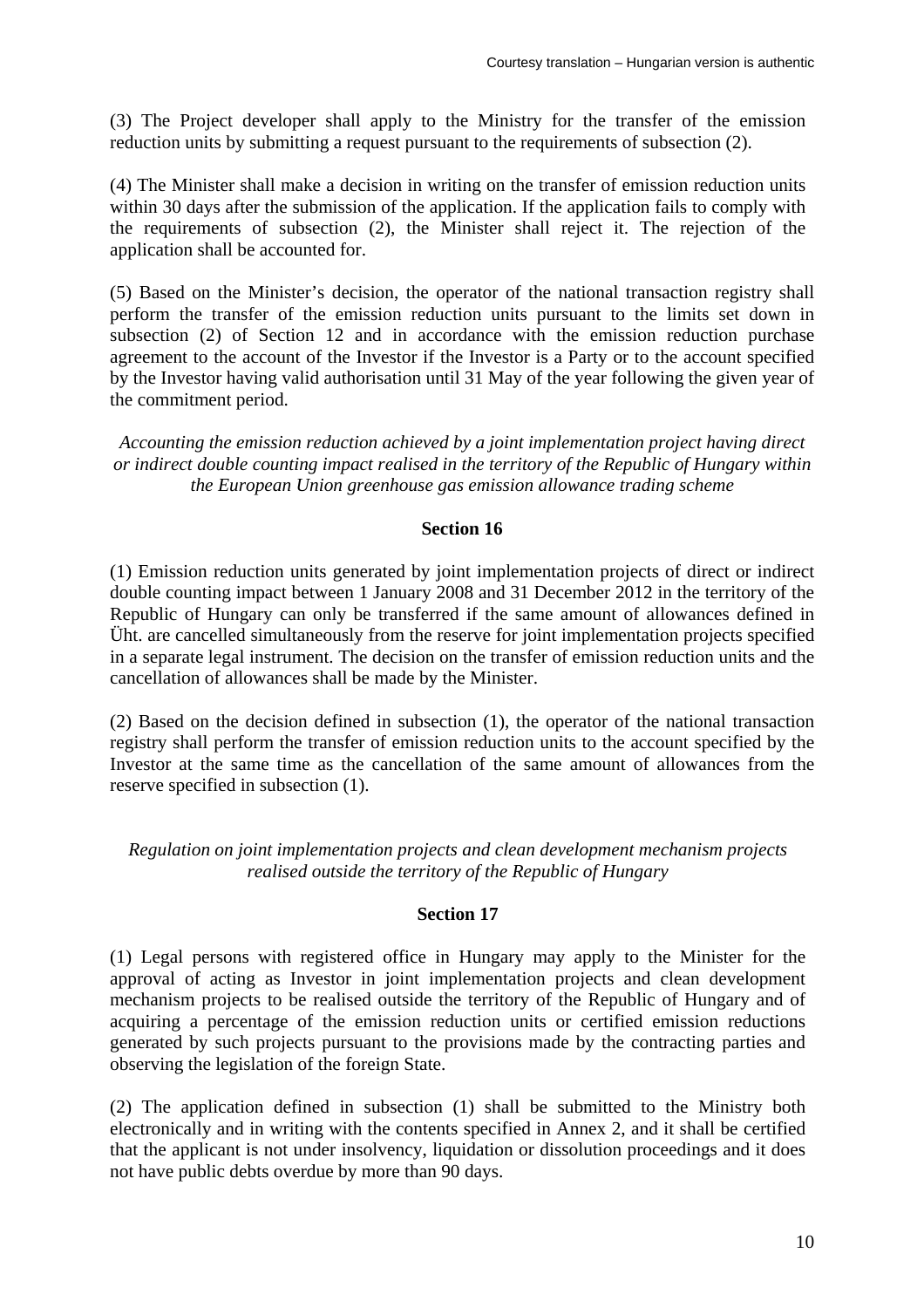(3) Within 8 days after the submission of the complete application the Ministry registers the project. If the application does not conform to the requirements prescribed in subsection (1), the Ministry calls the applicant to complete the documentation with a deadline of 15 days.

(4) The Ministry publishes on its official website the title of the project and the project data specified in subparagraphs 1.1, 1.2 and 5-7 of Annex 2.

(5) If the project complies with the international commitments, within 45 days after the submission of the complete application the Minister shall approve the participation in the joint implementation project or clean development mechanism project; otherwise, the Minister shall reject the application.

(6) The applicant shall be notified of the decision within 8 days. The rejection of the project shall be accounted for in the notification.

*Approval of trading in emission reduction units or certified emission reductions*

#### **Section 18**

(1) Legal persons with registered office in Hungary may submit an application to the Minister for the approval of purchasing and selling emission reduction units, certified emission reductions and to hold such units on a person holding account in the national transaction registry. Legal persons with an authorisation defined in Section 17 shall submit the application pursuant to Section 19.

(2) The application defined in subsection (1) shall be submitted to the Ministry both electronically and in writing and it shall contain the following:

- *a)* name, registered office, address, telephone number and electronic address of the applicant, and
- *b)* name, address, telephone number and electronic address of the contact person appointed by the applicant;

and it shall be certified that the applicant is not under insolvency, liquidation or dissolution proceedings and it does not have public debts overdue by more than 90 days.

(3) Within 8 days after the submission of the complete application the Ministry registers the application. If the application does not conform to the requirements prescribed in subsection (2), the Ministry calls the applicant to complete the documentation with a deadline of 15 days.

(4) Within 30 days after the submission of the complete application, the Minister approves or rejects the application. Approval on the first occasion is valid for one year.

(5) The applicant shall be notified of the decision within 8 days. The rejection of the project shall be accounted for in the notification.

(6) The name of registered applicants and the fact of approval or rejection shall be published on the official website of the Ministry.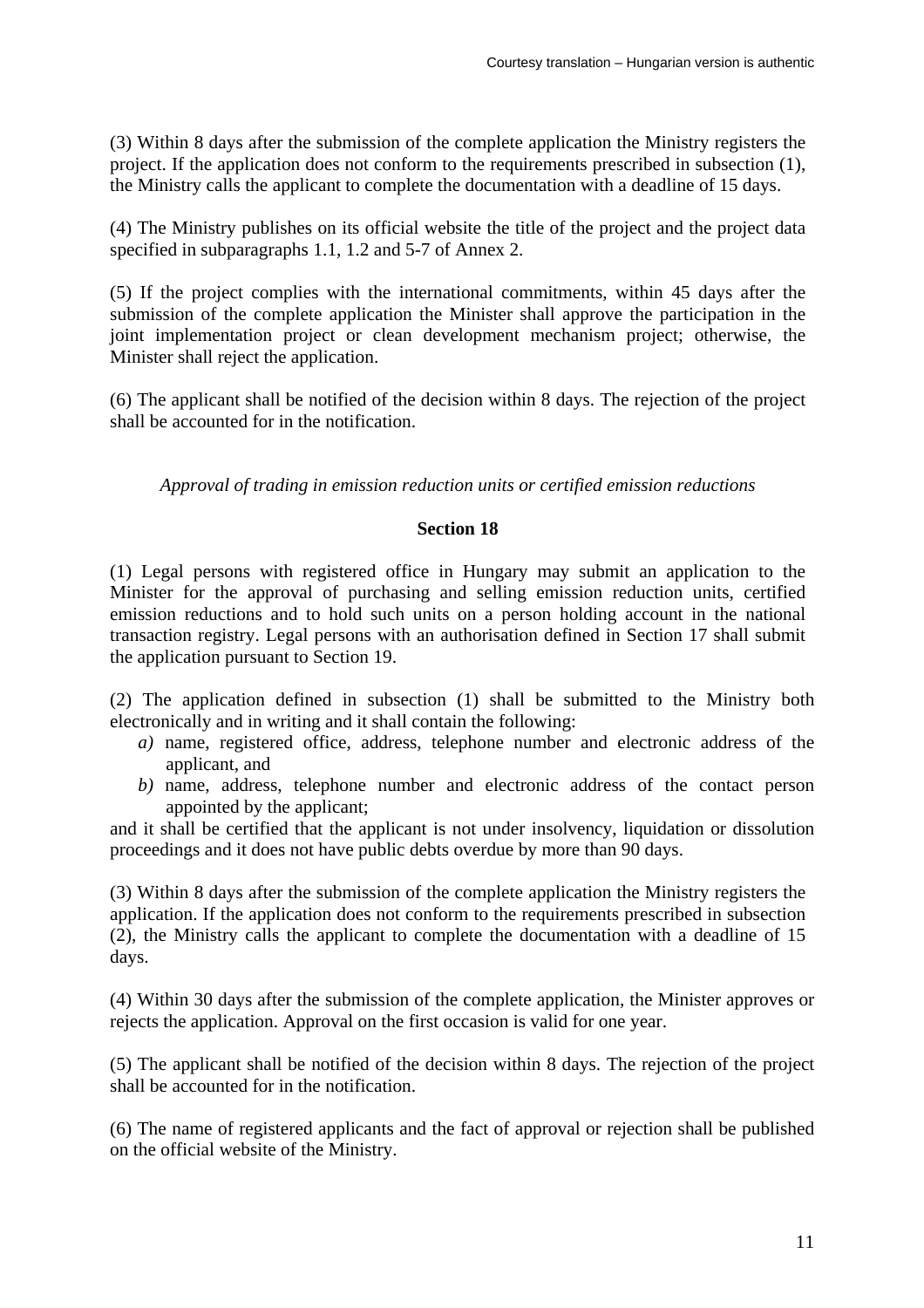(7) Legal persons whose application was approved pursuant to subsection (4) shall submit an annual report with the contents specified in Annex 5. The annual report shall be submitted both electronically and in writing.

(8) At the submission of the annual report defined in subsection (7) the legal person may request the extension of the authorisation period defined in subsection (4) until 31 December 2012. The procedure for the approval or rejection of the request shall be conducted pursuant to subsections (3)-(6).

### **Section 19**

(1) Legal persons with an authorisation defined in Section 17 may submit an application for the approval of trading in the emission reduction units and certified emission reductions originating from the projects realised and to hold such units on a person holding account in the national transaction registry. The application shall be submitted to the Ministry both electronically and in writing pursuant to Annex 6.

(2) In case of clean development mechanism projects the applicant shall also submit

- *a)* the Project design document in Hungarian or English containing the elements specified Annex 2,
- *b)* the Letter of Approval issued by the host country, and
- *c)* the Validation Report prepared by a Designated Operational Entity as defined in subsection (5) of Article 12 of the Protocol.

(3) The procedure for the approval or rejection of the application shall be conducted pursuant to subsections (3)-(6) of Section 17; the deadline of the procedure, however, may be extended by 15 days in cases where such extension is justified and the approval by the Minister shall be valid until 31 December 2012.

# *III. Regulation of international emissions trading conducted by the Hungarian State*

*Conditions for selling assigned amount units* 

# **Section 20**

 (1) The decision proposal by the Minister on the sale or purchase of assigned amount units shall be based on the following:

- *a)* the communication published pursuant to subsection (6) of Section 9 of Éhvt.,
- *b)* the National Emission Inventory,
- *c)* the summary of the forecasts prepared pursuant to subsection (3) of Section 4 of Éhvt.,
- *d)* the expected performance of the international commitments undertaken by Hungary, including the obligation defined in subsection (4) of Section 9 of Éhvt.,
- *e)* market mechanisms and price levels in the field of international emissions trading, and
- *f)* the principle of the cost-effective realisation of emissions reductions.

(2) The Minister may sell assigned amount units based on his decision proposal, with the assent of the Minister of Finance.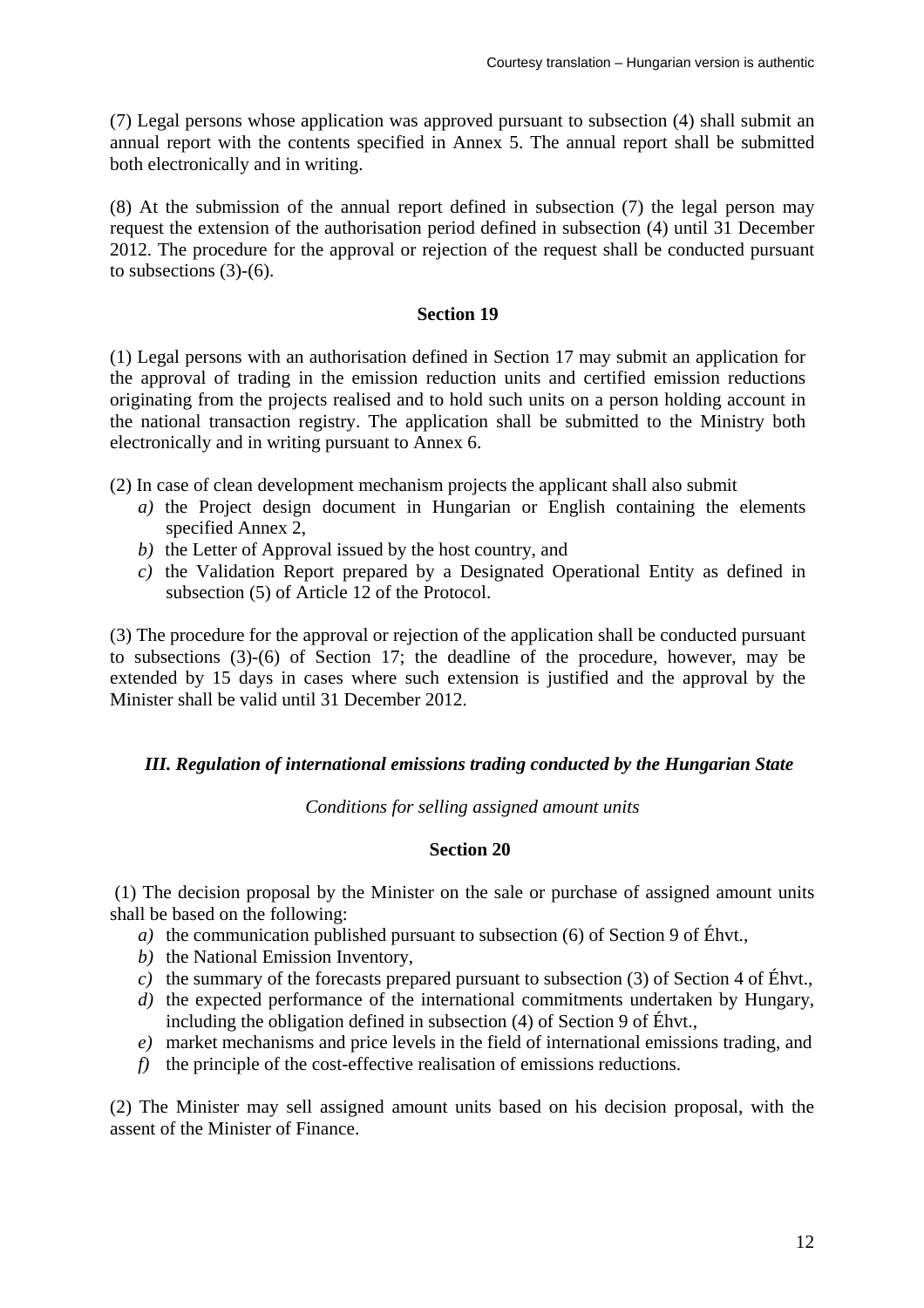(3) The Minister of Finance shall give his assent to the decision proposal defined in subsection (2) within 15 days. It shall be assumed that the Minister of Finance has given his assent if he does not propose an amendment based on professional considerations to the decision proposal within 15 days after the receipt thereof.

## *Contract on the transfer of assigned amount units*

### **Section 21**

(1) If the Minister - based on the considerations laid down in subsection (1) of Section 20 and the highest available price amongst the given market conditions - accepts the purchase offer made by the Buyer, and the Minister of Finance has given his assent, the Minister shall conclude the contract on the transfer of assigned amount units.

(2) Assigned amount units may be transferred to the Buyer at the date of the financial performance of the purchase price.

(3) Within 30 days after the financial performance, the Minister shall inform the Minister of Finance about:

*a*) the fact of the sale.

*b)* the amount of assigned amount units sold,

*c)* the purchase price of the assigned amount units, and

*d)* pursuant to subsection (3) of Section 10 of Éhvt., his proposal on the use of revenues generated by the sale.

# *IV. Green Investment Scheme*

*Objectives of the Green Investment Scheme* 

### **Section 22**

(1) The revenue originating from the financial performance of the sale of assigned amount units pursuant to Section 20 shall be used by the Ministry to operate a Green Investment Scheme.

(2) Within the framework of the Green Investment Scheme, based on the invitation for applications in accordance with this Decree, financial support may be granted in order to promote the objectives defined in subsection (3) of Section 10 of Éhvt.

(3) To a maximum of 5% of the resources at disposal the Minister may decide to make expenditure on operational costs in connection with the operation of the Green Investment Scheme.

 (4) The tasks of management, decision drafting and supervision of the funds defined in this Decree are carried out by the Ministry.

### *Requirements for funding*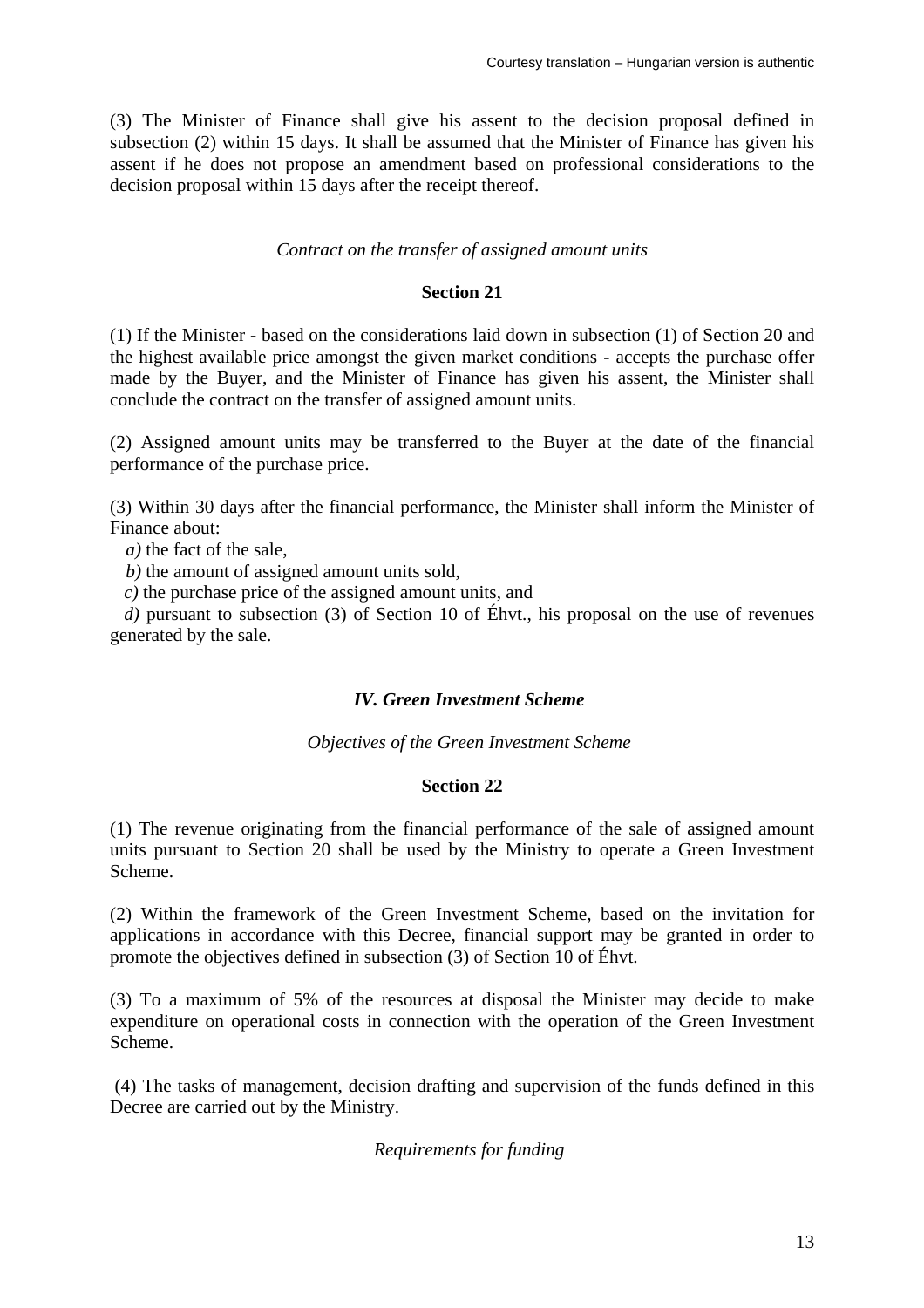# **Section 23**

(1) Pursuant to this Decree, the following aids falling under the scope of subsection (1) of Article 87 of the EC Treaty may be granted:

- *a) de minimis* aid;
- *b)* training aid;
- *c)* research and development aid; and
- *d)* regional investment aid.
- (2) Aid defined in subsection (1) may be
	- *a)* grant, within that
		- *aa)* grant,
		- *ab)* interest rate subsidy,
	- *b)* refundable aid,
	- *c)* other payment.

(3) Within the framework of the Green Investment Scheme – unless otherwise regulated in an international agreement - aid may be given to legal persons with registered office in Hungary, organisations without legal personality, business associations without legal personality, Hungarian branches of a foreign company, licensed private entrepreneurs and natural persons.

(4) Interest rate subsidy may be provided for the term defined in the credit agreement between the beneficiary and the financial institution, but for no more than a maximum of 2 years after the given year. The extent of interest grant may be up to 100% of the interest to be paid, taking into account the aid intensity defined in Government Decree 85/2004.

(5) Depending on the nature of the objective supported, pursuant to the conditions laid down in the invitation for applications, advance payment may be provided.

(6) The Minister shall publish in the invitation for applications and shall inform the beneficiary of the aid (hereinafter: beneficiary) in writing in the aid contract about the type of aid he receives from among the types defined in subsection (1). The information provided by the Minister shall explicitly refer to the European Commission Regulation that applies to the given aid type, by stating its exact title and the promulgation in the Official Journal of the European Communities, and it shall state the exact amount of aid expressed in grant equivalent.

# *De minimis aid*

# **Section 24**

(1) Aid provided under paragraph *a)* of subsection (1) of Section 23 falls under the scope of Commission Regulation (EC) No 1998/2006 of 15 December 2006 on the application of Articles 87 and 88 of the Treaty to *de minimis* aid (HL L 379/5. 2006. 12. 28.).

(2) As a prerequisite of receiving *de minimis* aid, the beneficiary shall make a declaration about the grant equivalent of other *de minimis* aids received during the three previous fiscal years.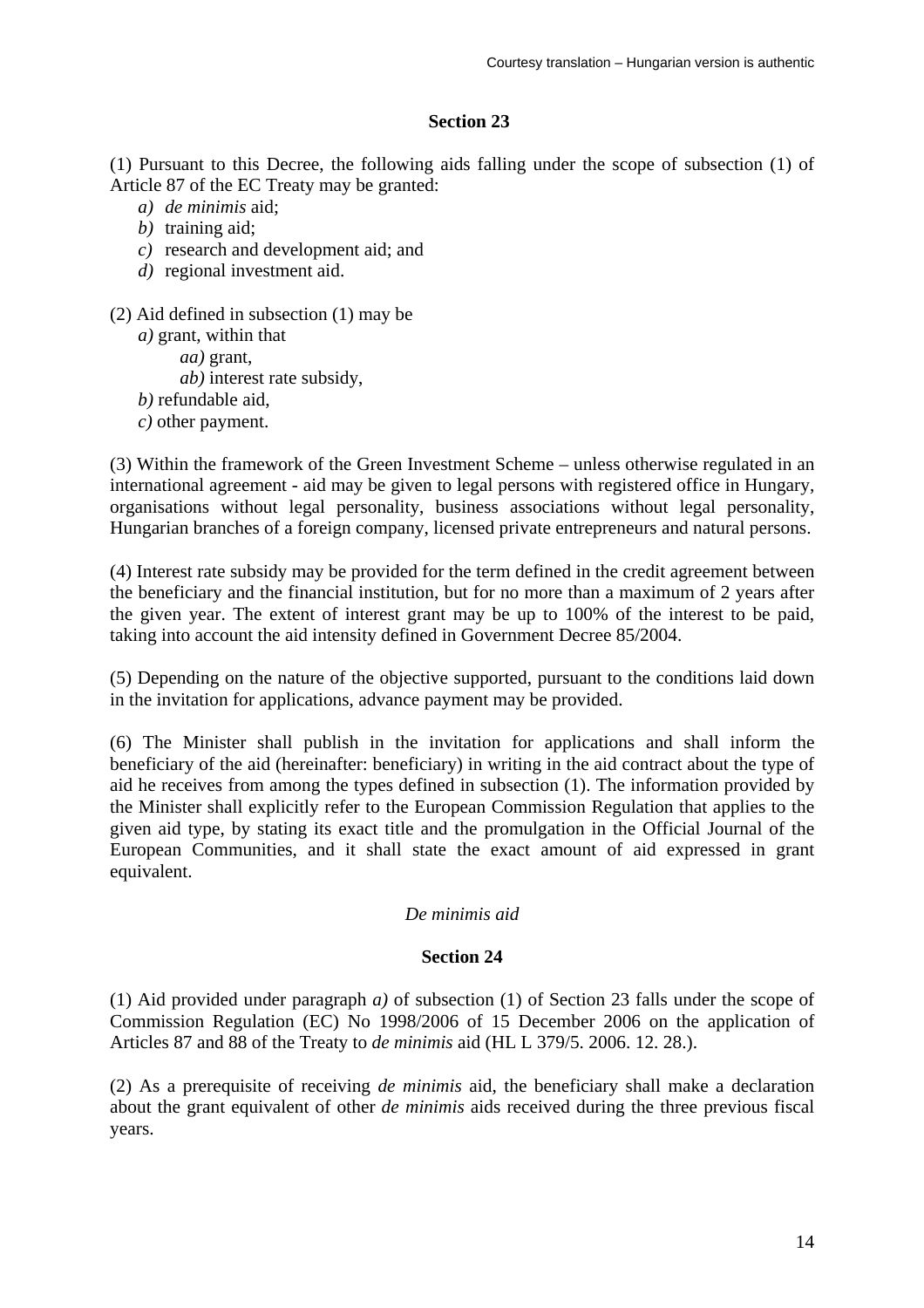(3) At each decision concerning the grant of *de minimis* aid, the total amount of *de minimis* aids granted in the fiscal year concerned and during the two previous fiscal years shall be taken into account.

# *Training aid*

## **Section 25**

(1) Aid provided under paragraph *b)* of subsection (1) of Section 23 falls under the scope of Commission Regulation (EC) No 68/2001 of 12 January 2001 on the application of Articles 87 and 88 of the EC Treaty to training aid (HL L 10/20. 2001. 1. 13.).

(2) Training aid may be granted for general training and specific training.

(3) The detailed rules for granting training aid are defined in Annex 7.

(4) The intensity of all aids originating from State resources provided for individual projects (having the same eligible costs), including *de minimis* aid, shall not exceed the limits defined in Annex 7.

*Research and development aid granted for small and medium-sized enterprises*

## **Section 26**

(1) Aid provided under paragraph *c)* of subsection (1) of Section 23 for research and development (hereinafter: R+D) projects, the preparation of technical feasibility studies and patent costs falls under the scope of Commission Regulation (EC) No 70/2001 of 12 January 2001 on the application of Articles 87 and 88 of the EC Treaty to State aid to small and medium-sized enterprises (HL L 10/33. 2001. 1. 13.).

(2) The detailed rules for granting R+D aid are defined in Annex 8.

(3) The intensity of any aid granted for R+D projects concerning the same eligible costs cannot exceed the limits defined in Annex 8.

### *Regional investment aid*

### **Section 27**

(1) Aid provided under paragraph *d)* of subsection (1) of Section 23 for regional investment falls under the scope of Commission Regulation (EC) No 1628/2006 of 24 October 2006 on the application of Articles 87 and 88 of the EC Treaty to national regional investment aid (HL L 302/29. 2006. 11. 01.).

(2) Regional investment aid can only be granted for an initial investment that leads to a net reduction of greenhouse gas emissions by the beneficiary.

(3) Pursuant to this Decree regional investment aid may only be granted if the beneficiary submits the application before starting the investment, and the Ministry confirms in writing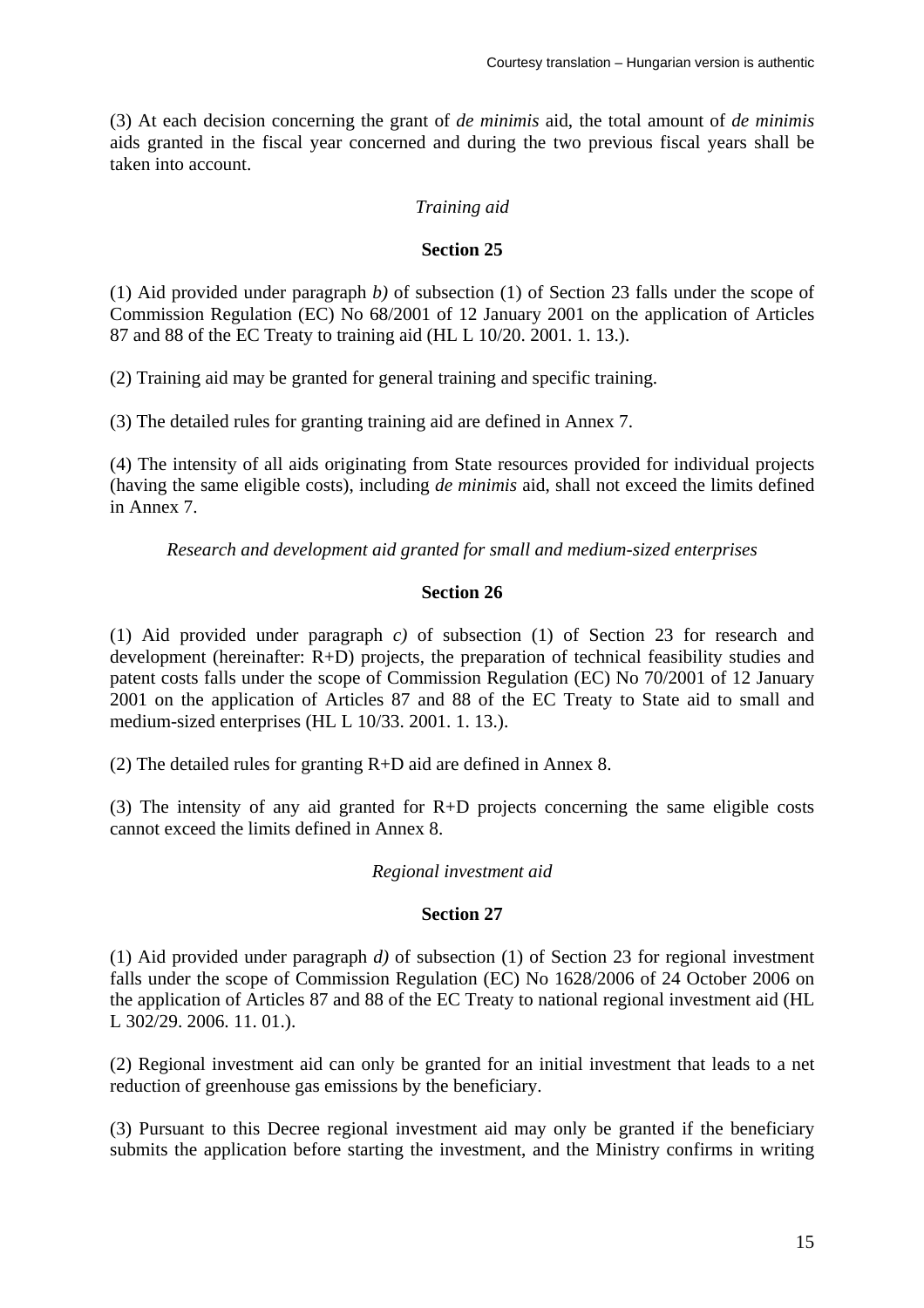that the project – in principle, and subject to further, detailed examination – fulfils the criteria defined in this Decree for receiving aid.

(4) The aid can only be granted if the beneficiary assumes the obligation of maintaining the investment in the recipient region for at least five years, or three years in the case of SMEs (obligatory operational period), after the completion of the investment (the date of starting the operation).

(5) The requirement in subsection (4) shall not prevent the replacement of plant or equipment which has become out-dated within the period referred to due to rapid technological change, provided that economic activity is retained in the region concerned for the minimum period. During the obligatory operational period the replacement of the out-dated plant or equipment and after its replacement the beneficiary cannot receive aid for the replacement of the plant or the development.

(6) Material assets purchased by using a grant may only be used in accordance with the objectives determined in the invitation for applications and the grant agreement until the completion of the closing records (end of the maintenance period). Property created by the investment supported by the scheme – if it becomes the property of the beneficiary – can only be transferred or hired out with the preliminary approval of the Minister until the expiry of the obligations prescribed in the grant agreement. If the Minister gives his approval to the transfer, the beneficiary is exempted from the obligation of repaying the grant. In the absence of such approval, the beneficiary shall repay the part of the grant equivalent to the value of the material asset and the interests accumulated from the disbursement of the grant until the repayment, multiplied by the twofold value of the prevailing central bank base rate at the time of the transfer of the property.

(7) Under this Decree, investment grant cannot be provided to:

- *a)* projects where costs (except for preliminary studies) have arisen before the publication of the programme on the website of the Ministry pursuant to subsection (1) of Section 28,
- *b)* steel industry activities,
- *c)* shipbuilding, repair or remodelling of ships,
- *d)* coalmining,
- *e)* activities in the synthetic fibres sector,
- *f)* investments in fisheries and aquaculture activities pursuant to Council Regulation (EC) No 104/2000 of 17 December 1999 on the common organisation of markets in fishery and aquaculture products and investments in the processing and trade of fishery products,
- *g)* the transport sector, to the purchase of transport equipment (movable assets),
- *h*) the primary production of agricultural products,
- *i)* an organisation under insolvency, liquidation or dissolution proceedings, and
- *j)* firms in difficulty that fit one of the criteria below:
	- *ja)* according to the last report available at the date of the submission of the application, the own funds of the company does not amount to half of the subscribed capital due to losses,
	- *jb)* in case of a company functioning under the limited liability of its members, the initial capital has decreased by more than 50%, and more than 25% of the reduction took place during the previous 12 months,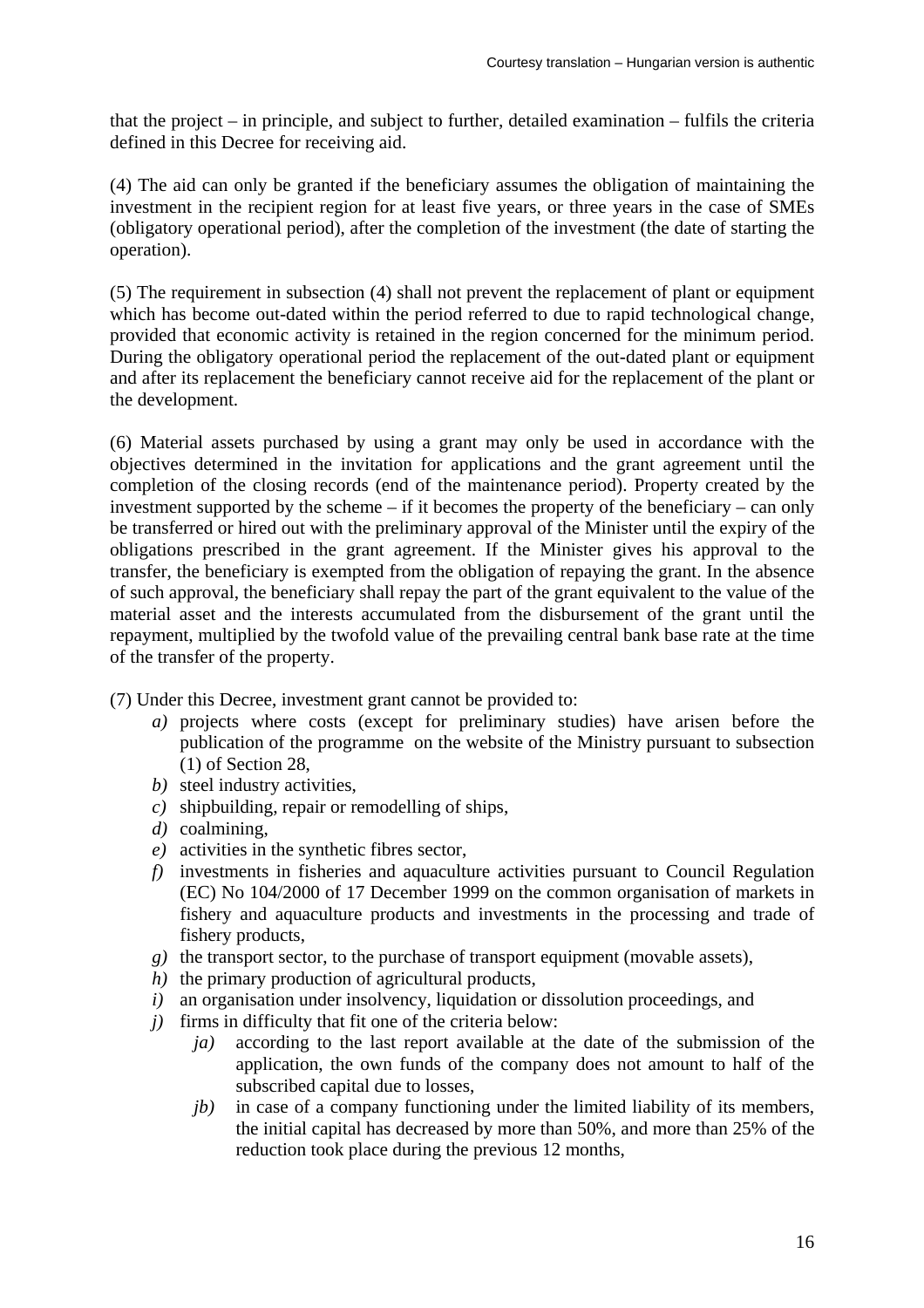- *jc)* in case of a company where at least some of the members' liability is unlimited, the capital stated in the company books has decreased by more than 50%, and more than 25% of the reduction took place during the previous 12 months,
- *jd*) the company fits the criteria for collective insolvency procedures prescribed in a separate legal instrument, or
- *je)* the company is insolvent, or collective insolvency proceedings has been started against the company pursuant to a separate legal instrument.
- (8) The starting date of work of the projects receiving a grant shall be the date of:
	- *a)* in case of a project involving construction activities:
		- *aa)* the first entry in the construction records (certified by the construction records),
		- *ab)* at such construction activities where the keeping of construction records is not obligatory, the date submitted in a declaration by the subcontractor – based on the construction contract – concerning the start of construction works;
	- *b)* placing an order for the first machine, equipment, material, product, etc. in case of projects involving the purchase thereof,
	- *c)* in case of projects involving other activities, placing an order prior to the conclusion of the contract or in the absence of a previous order, the date of concluding the first contract for the implementation of the project,
	- *d*) if the project receiving the grant involves several areas (construction, purchase of machinery, etc.), the earliest starting date of any of the activities corresponding to the target areas.

(9) Ordering and preparing preliminary studies shall not be considered as the starting of work pursuant to subsection (8).

(10) The detailed rules for granting regional investment aid are prescribed in Annex 8.

(11) The aid intensity of regional investment aid cannot exceed the rates defined in Annex 9.

### *Application procedure*

### **Section 28**

(1) The Minister shall publish the invitation for applications on the website of the Ministry and in the official journal of the Ministry. The fact of publication, with reference to the place of publication, shall be published in two national dailies as well.

(2) The application shall be submitted to the Ministry within the deadline and with the format and contents determined in the invitation for applications.

(3) The applicant shall dispose of own resources to the extent defined in the invitation for applications and shall provide it according to the conditions determined therein.

# **Section 29**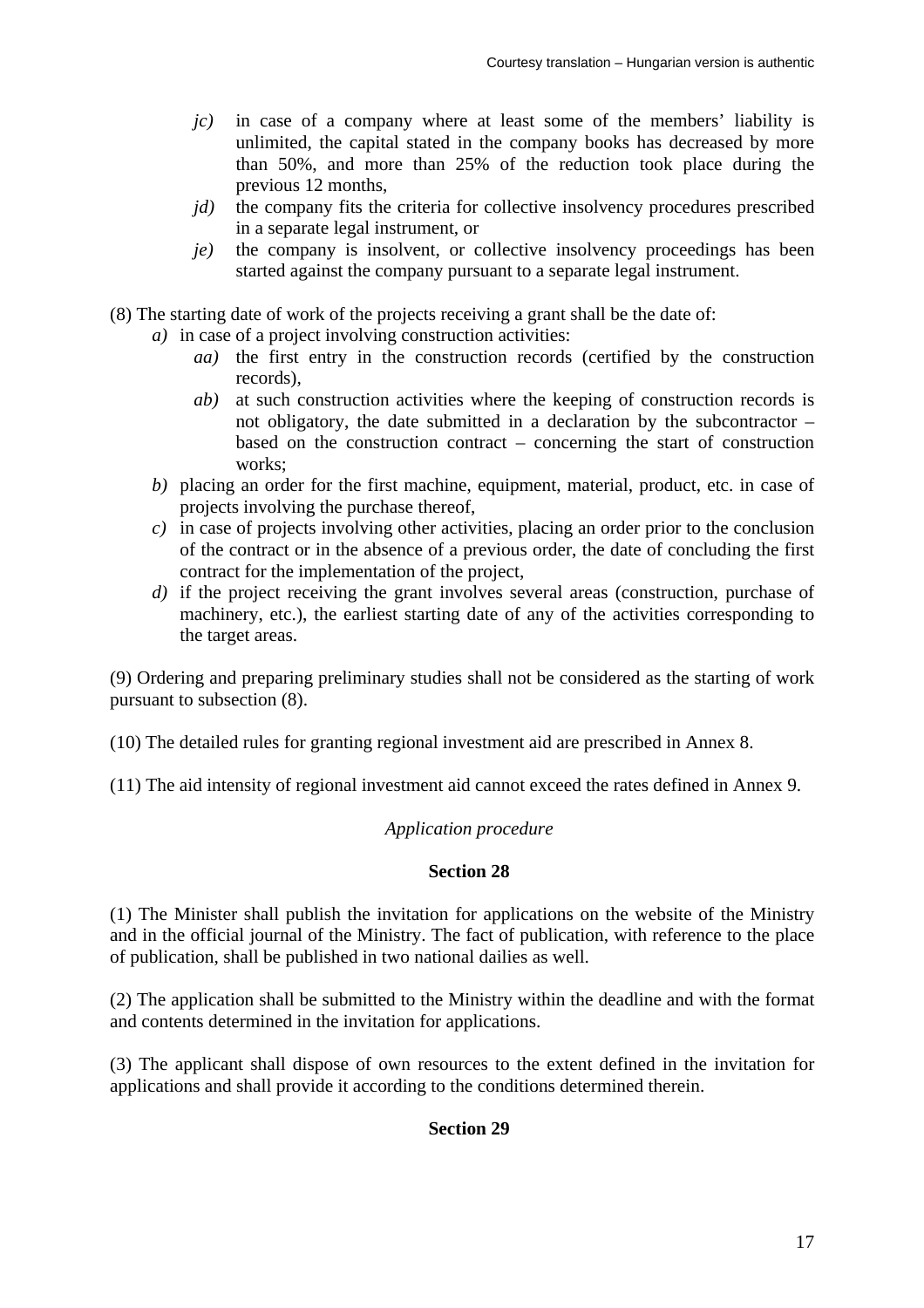(1) The applicant - unless otherwise prescribed by the invitation for applications – shall pay a non-recurring application fee at the submission of the application, which is

- a) HUF 5 000 at grant requests equal to or being less than HUF 1 000 000,
- b) HUF 10 000 at grant requests between HUF 1 000 001 and 5 000 000,
- c) HUF 25 000 at grant requests between HUF 5 000 001-10 000 000,
- d) HUF 50 000 at grant requests between HUF 10 000 001-50 000 000,
- e) HUF 100 000 at grant requests equal to or being more than HUF 50 000 001.

(2) The mode of payment of the application fee shall be determined by the invitation for applications.

(3) The application fee defined in subsection (1) does not have to be paid again if the application that did not correspond to the prescribed criteria is re-submitted within 10 working days after the receipt of the application.

### *Decision on the applications*

## **Section 30**

(1) The applications are admitted by the Ministry continually. The applicant shall be informed about the admission of the application.

(2) By opening the admitted applications, the Ministry verifies whether they correspond to the prescribed criteria within 15 working days. Applications that do not correspond to the prescribed criteria shall be sent back to the applicant; applications fitting the criteria shall be registered by the Ministry.

(3) The Ministry shall evaluate the applications – taking into account the objectives of the application and with the participation of external experts, if necessary - fitting the criteria prescribed in the invitation for applications within 20 working days after the deadline defined in subsection (2). The evaluation deadline may be extended by 30 days by the decision of the Minister in case of applications that are considered as complex based on the invitation for applications. As a part of the evaluation, on-site examination may be held.

(4) The Ministry shall rank the evaluated applications.

### **Section 31**

(1) The Minister shall make a decision on the submitted applications in writing.

(2) The Minister shall send his proposal on the decision concerning the grant to the concerned ministers with a deadline for comments of 8 days.

(3) The Minister shall make the decision defined in subsection (1) – taking into account the comments provided by the concerned ministers – within 90 working days after the submission of the complete application.

**Section 32**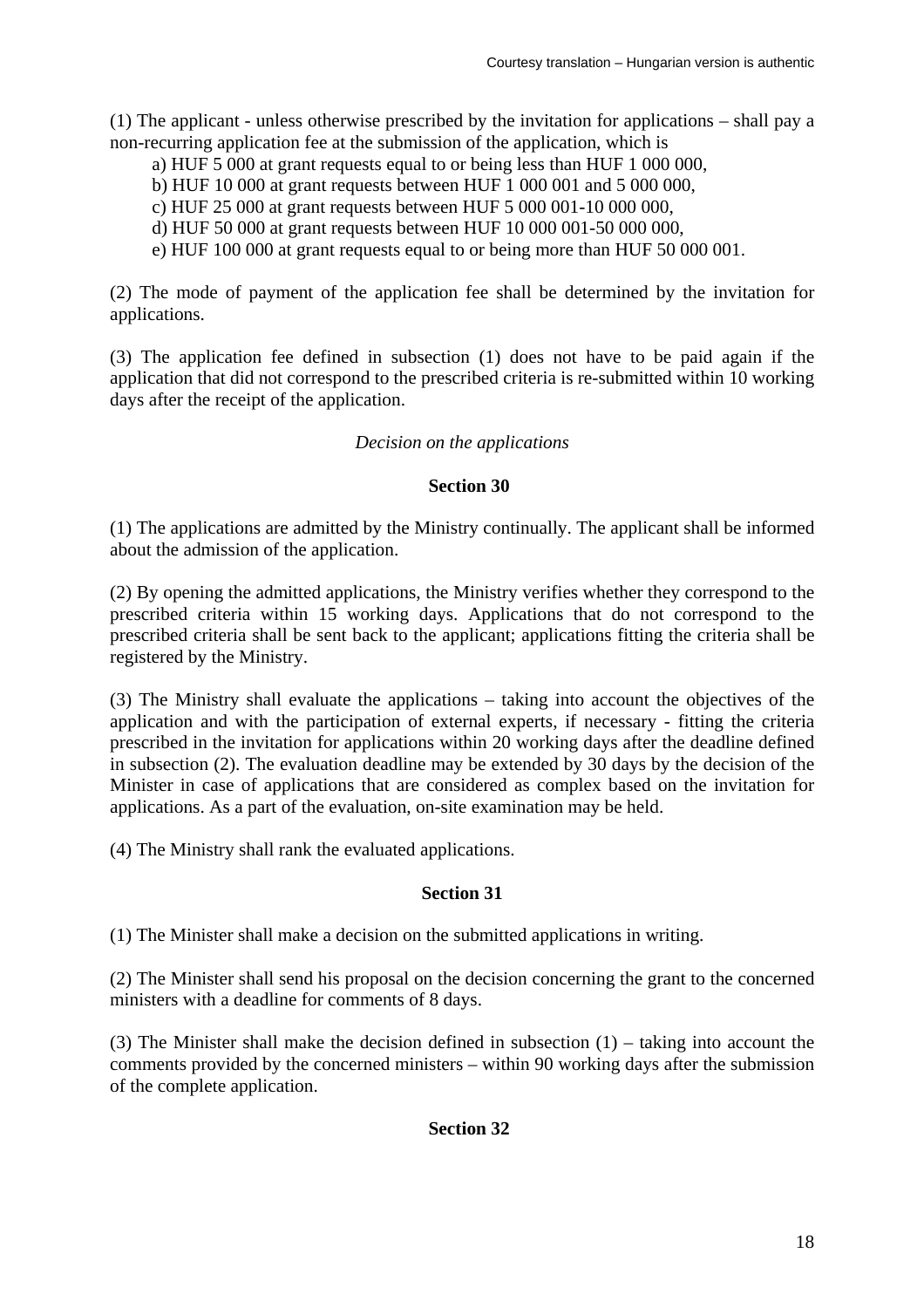(1) The Ministry shall regularly prepare an information brochure on the decisions within the framework of the Green Investment Scheme; the brochure shall be published on the website of the Ministry within 10 working days after the date of the decision and in the official journal of the Ministry published after the date of the decision.

(2) The information brochure shall contain the name of the beneficiary, the object of the grant, the place of the realisation of the project and the amount of the grant.

#### *The grant agreement and its modification*

#### **Section 33**

The grant agreement with the beneficiary  $-$  if all criteria for the conclusion of the contract have been fulfilled – shall be concluded by the Minister or by the person appointed by the Minister to conclude the contract on the Minister's behalf. The beneficiary shall conclude the contract within the deadline set by the Ministry, but not later than within 270 days after the receipt of the decision.

#### **Section 34**

(1) The grant agreement may be modified due to reasons not imputable to the beneficiary, *vis maior* or a change in data, or if there arises a new fact that was not known at the time of the decision on the application and it represents a substantial change concerning the grant.

(2) The request for the modification of the grant agreement shall be submitted to the Ministry.

(3) The Minister shall evaluate the request and – with his proposal on the decision – shall send it to the concerned ministers with a deadline for comments of 15 days, except for a request for modification due to the change of data and except for the case defined in subsection (4). The Minister or the person appointed by the Minister to act on the Minister's behalf shall take into account the comments provided and shall decide on the modification within 10 days.

(4) The grant agreement may be modified without consulting the concerned ministers if the requested modification is to extend the deadline for termination for the first time and the extension does not exceed 120 days. The deadline for submitting such a request is the 30th day prior to the last day of the deadline for termination.

#### *Supervision of funding*

# **Section 35**

(1) The objectives of the supervision of funding provided within the framework of the Green Investment Scheme are the following:

- *a)* promoting the proper use of funds,
- *b)* identifying functional problems of the Green Investment Scheme and based on this information, taking the necessary measures,
- *c)* supervising the emissions reduction realised by the supported investment pursuant to the methods prescribed in the invitation for applications.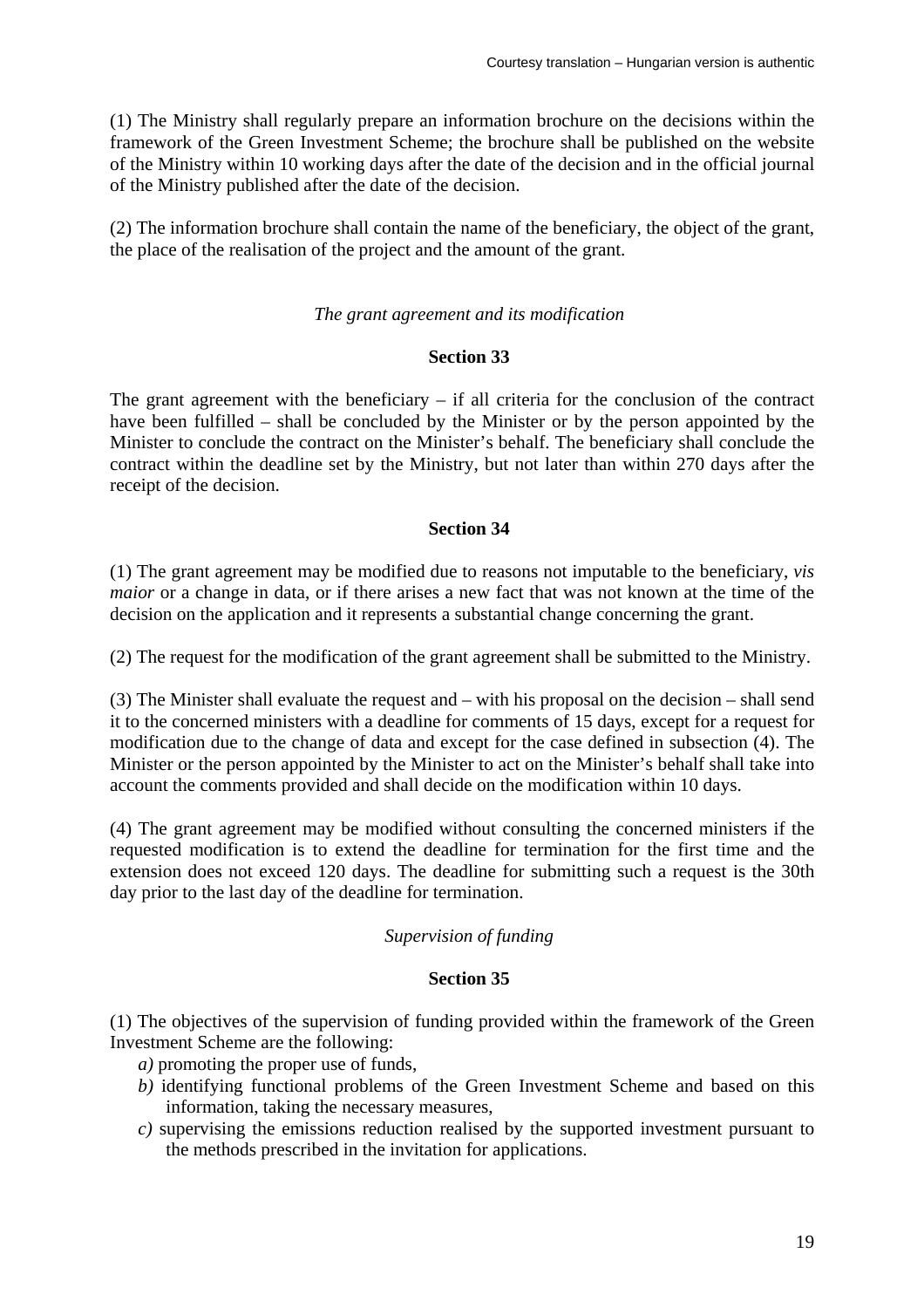(2) The use of funding is supervised by the Ministry and by other organisations defined in separate legal instruments and in the grant agreement. The Ministry may authorise external experts or expert organisations to carry out the supervision.

(3) The supervision shall be carried out at the payment of funding, during the use of the funding and after the termination of funding. As a part of the supervision, on-site supervision may be held.

(4) If the use of funding is not proper, it is contradictory to the grant agreement or it differs from the provisions thereof, it shall be recorded by the supervisory body. The supervisory body shall immediately make a proposal to the Ministry for the necessary arrangements. The beneficiary shall sign the records; the refusal of signing the records shall be noted in the records by the supervisory body.

(5) The Ministry shall conclude the use of funding by an overall analysis on the efficiency, effectiveness and expediency. Within 60 days after its preparation, the analysis – if such claim was stipulated in the contract on the transfer of assigned amount units - shall be sent to the persons appointed by the Buyer.

# *V. Closing provisions*

## **Section 36**

(1) This Decree – except for the provisions of subsection (2) of Section 11 and subsection (2) of Section 13 – shall enter into force on 1 January 2008; it shall also apply to pending cases and procedures.

(2) Subsection (2) of Section 11 and subsection (2) of Section 13 shall enter into force on the day when the legal instrument on the verifiers of joint implementation projects realised in the territory of the Republic of Hungary enters into force.

(3) Project developers who were issued a Letter of Approval before the entry into force of this Decree shall submit the emission reduction purchase agreement concluded with the Investor within 2 months after the entry into force of this Decree. If the Project developer fails to submit it, or the emission reduction purchase agreement concluded after the entry into force of this Decree does not comply with the requirements prescribed in subsection (2) of Section 12, the Minister shall withdraw the Letter of Approval.

(4) In 2012 the Project developer shall comply with the reporting obligation defined in subsection (1) of Section 13 on the implementation and functioning of the joint implementation project until 15 December 2012. The operator of the national transaction registry shall transfer the emission reduction units pursuant to subsection (6) of Section 14 until 31 December 2012.

(5) This Decree serves to comply with the following Community legal acts:

a) Articles 1-2 of Directive 2004/101/EC of the European Parliament and of the Council of 27 October 2004 amending Directive 2003/87/EC establishing a scheme for greenhouse gas emission allowance trading within the Community, in respect of the Kyoto Protocol's project mechanisms,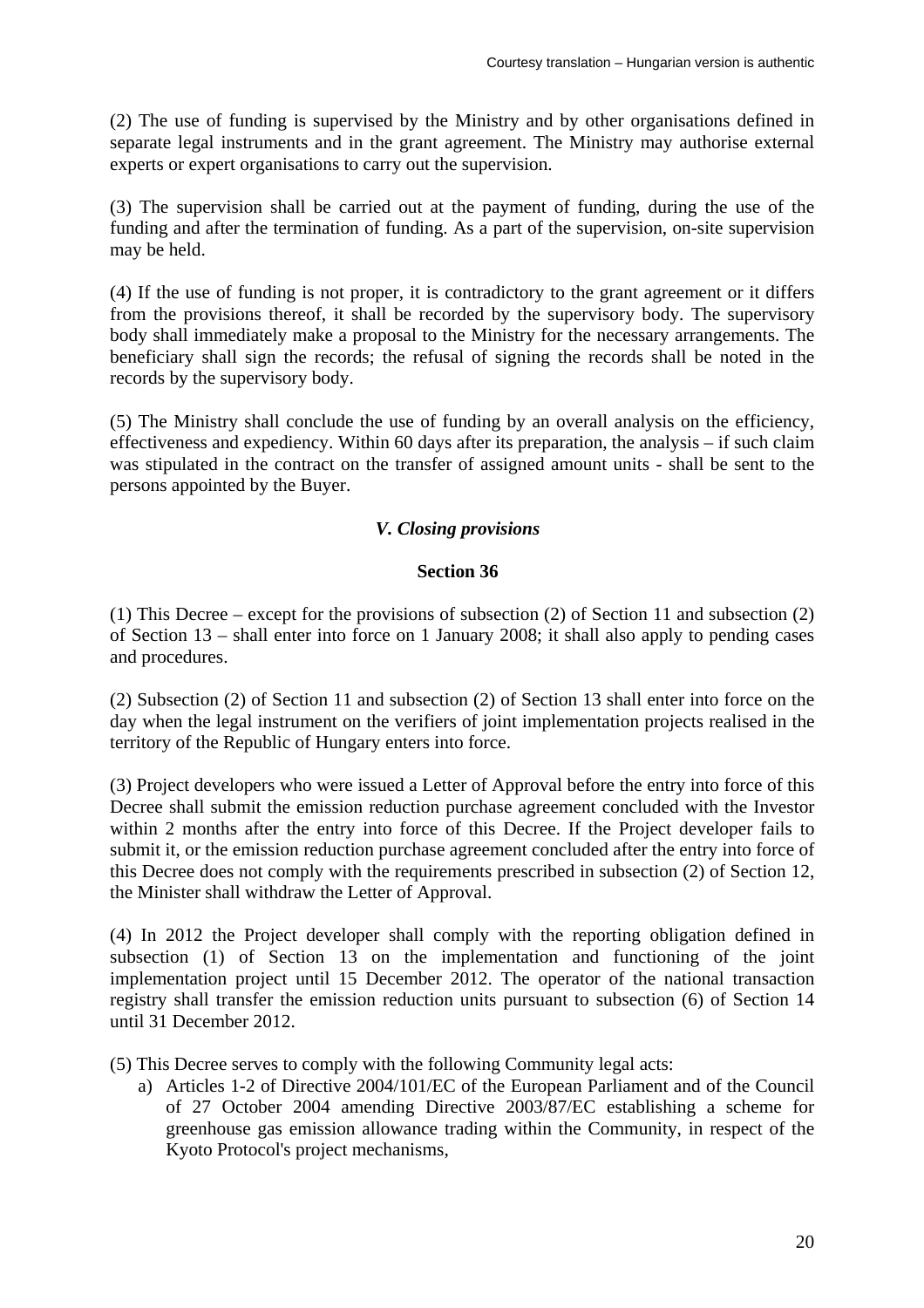- b) Articles 1-2 and 5 of Commission Decision of 13 November 2006 on avoiding double counting of greenhouse gas emission reductions under the Community emissions trading scheme for project activities under the Kyoto Protocol pursuant to Directive 2003/87/EC of the European Parliament and of the Council (2006/780/EC),
- c) Article 2, 15 and 19 of Commission Regulation (EC) No 2216/2004 of 21 December 2004 for a standardised and secured system of registries pursuant to Directive 2003/87/EC of the European Parliament and of the Council and Decision No 280/2004/EC of the European Parliament and of the Council.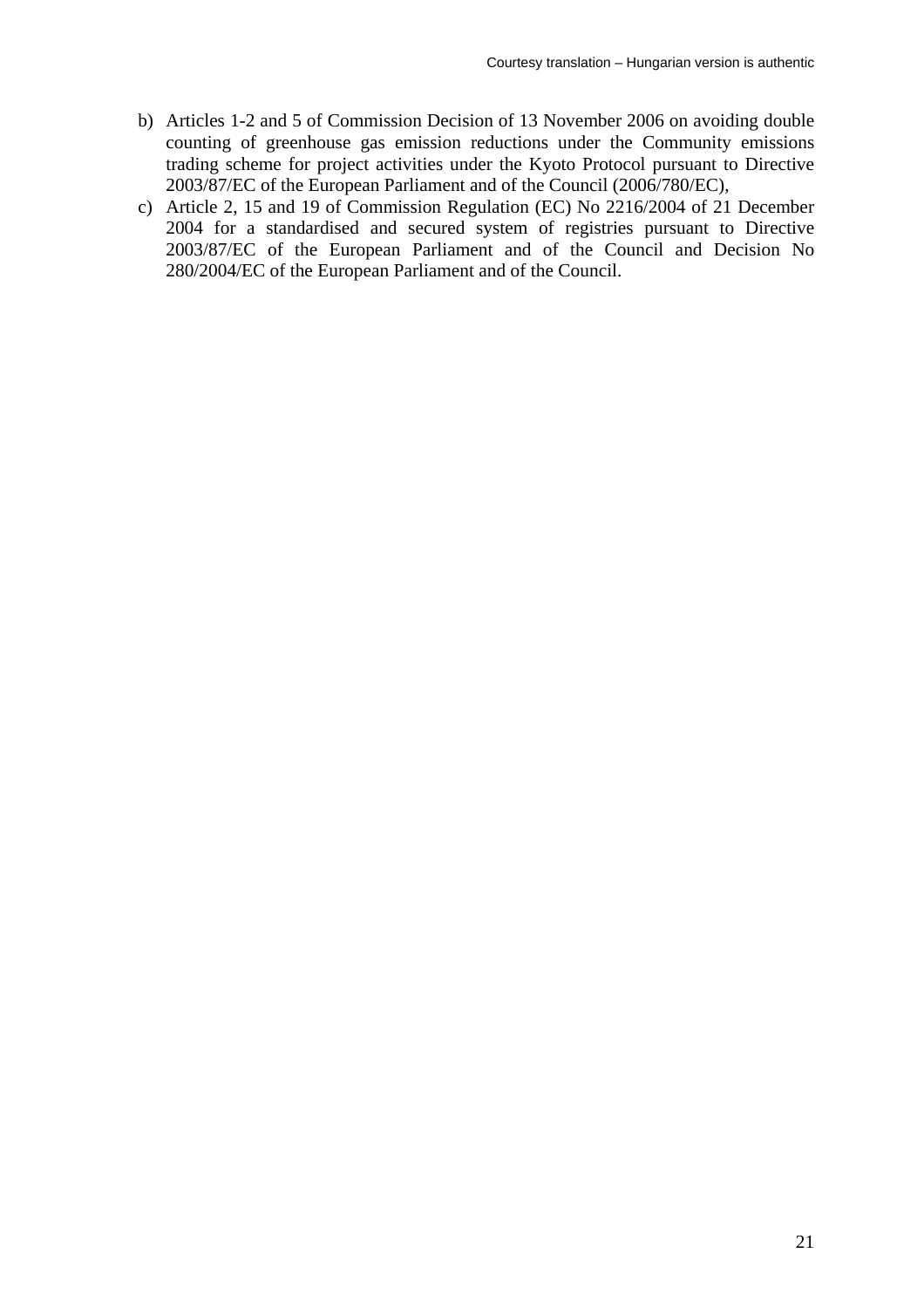# *Annex 1 to Government Decree 323/2007*

# *The maintenance fee related to the national transaction registry*

- Serial number Accounts in the national transaction registry (amount of Kyoto units/year) Extent of the maintenance fee (HUF/year) 1. *Operator holding account and person holding account*   $1.1 \quad | \quad 10\,000 \qquad \qquad | \qquad 20\,000$ 1.2 | 10 001-100 000 61 000 1.3 100 001-1 000 000 142 000 1.4 | 1 000 001-3 000 000 | 285 000 1.5 from 3 000 001 610 000
- 1. Extent and basis of the maintenance fee defined in subsection (1) of Section 8

2. Basis of the maintenance fee defined in subsection (1) of Section 8

The basis of maintenance fee is the total amount of emission reduction units and certified emission reductions transferred to the account in the year before the year of payment.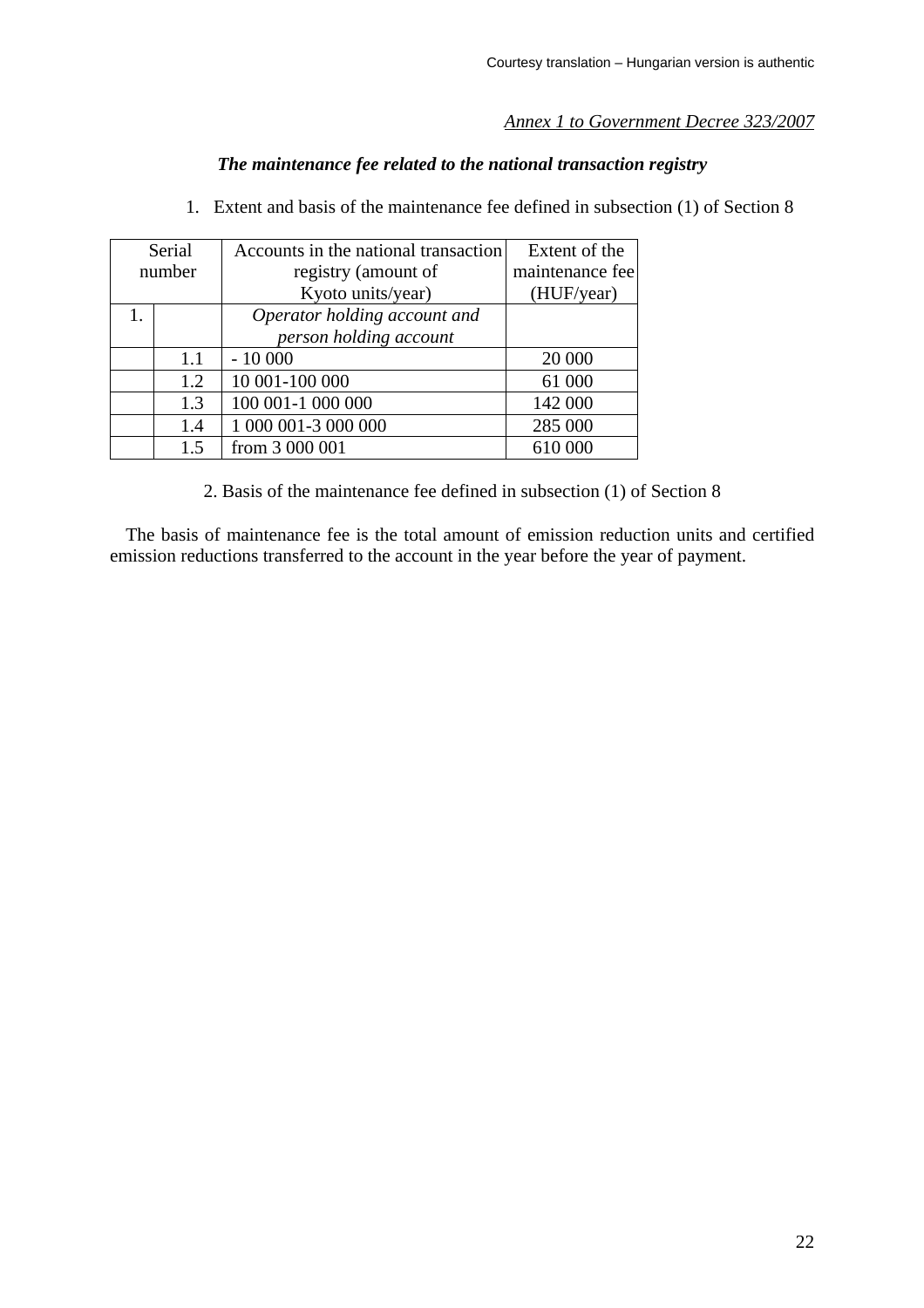# *Annex 2 to Government Decree 323/2007*

# *Required contents of the Project description*

### **1. General information:**

1.1 Subject of the project,

1.2 Place of implementation,

1.3 Information on the Project developer: name, registered office, address, phone number and electronic address,

1.4 Information on the contact person appointed by the Project developer: name, address, phone number and electronic address,

1.5 Time schedule of the realisation of the project (including the implementation of the investment).

## **2. Technological and financial information:**

2.1 Short description of the technology applied,

2.2 Preliminary financing plan for the project.

## **3. Source(s) of the emissions reduction and the expected extent of it:**

3.1 Cause(s) of environmental and financial additionality, preliminary calculations concerning these requirements, cause of legal additionality and the source(s) of emissions,

3.2 Extent of the expected emissions reduction.

3.3 In case of projects falling under paragraph *k)* of subsection (7) of Section 10, preliminary calculations on the emission levels for the whole lifecycle of the project (from reforestation/afforestation until the processing of wood after cutting).

### **4. Monitoring concept:**

Main elements of the monitoring process.

### **5. Estimate of environmental impact:**

Initial estimate of the environmental impacts of the project, and the procedure to be followed concerning environmental impact assessment.

### **6. Planned procedure for stakeholder consultation:**

Procedure of the stakeholder consultation in the preparatory phase of the investment, in particular:

6.1 Rules on the publication of information concerning the project and on providing access to the project documentation,

6.2 Plans for the public hearing or other measures for the sake of stakeholder information.

# **7. Summary of the project (for non-experts):**

a) description of the project activity;

b) estimate of the environmental impact;

c) preliminary management plan for the prevention and mitigation of negative environmental impacts.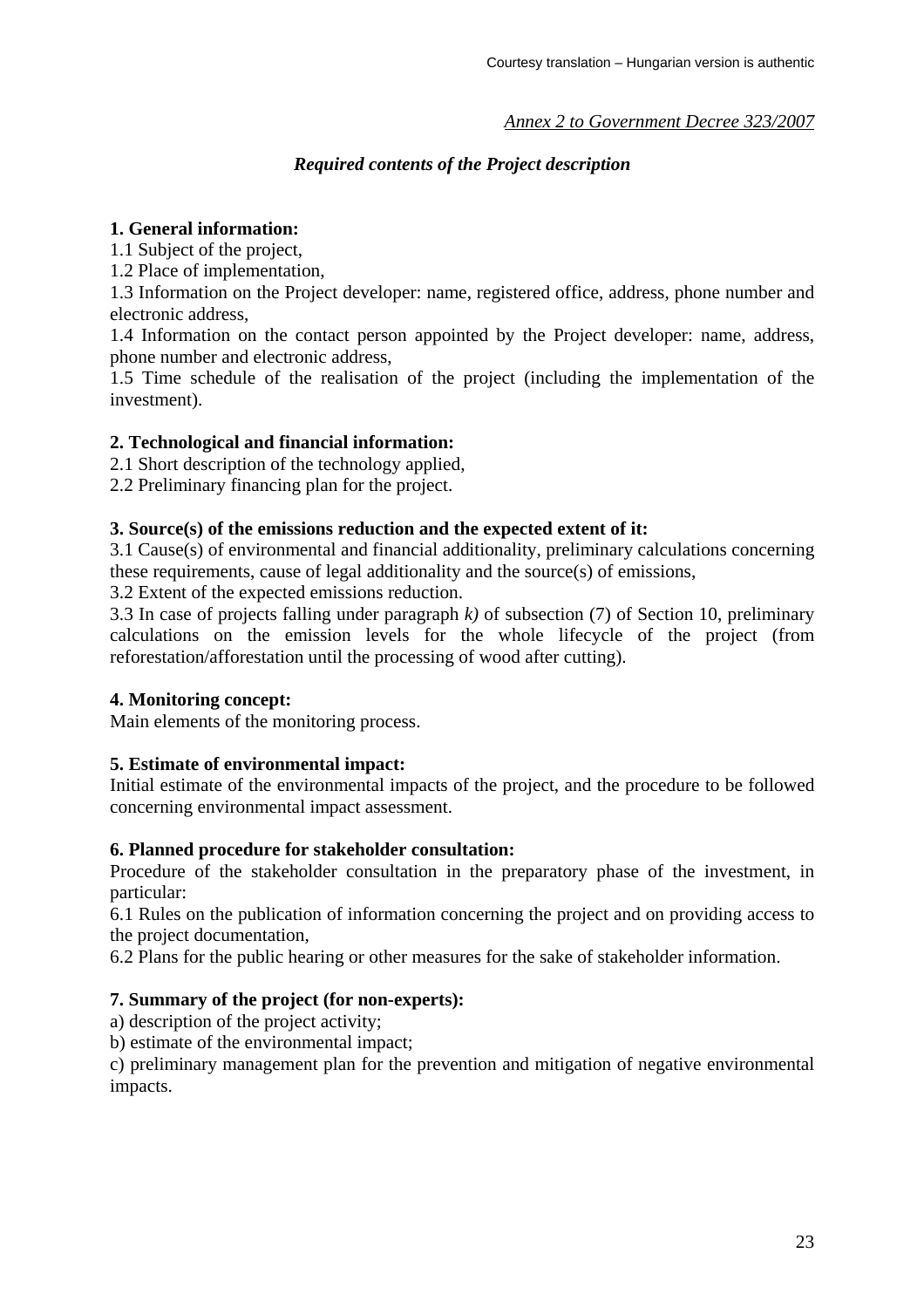# *Annex 3 to Government Decree 323/2007*

# *Required contents of the Project design document*

# **1. General information:**

1.1 Subject of the project,

1.2 Place of implementation,

1.3 Information on the Project developer: name, registered office, address, phone number and electronic address,

1.4 Information on the contact person appointed by the Project developer: name, address, phone number and electronic address,

1.5 Time schedule of the realisation of the project (including the implementation of the investment).

## **2. Technological and financial information:**

2.1 Description of the technology applied,

2.2 Financial plan of the project.

## **3. Baseline study that contains the following in particular:**

3.1 Verification of additionality: detailed calculations that verify that the development/investment in the framework of the project complies with the requirements of environmental and financial additionality, and the verification of legal additionality;

In case of projects falling under paragraph *k)* of subsection (7) of Section 10, detailed calculations on the emission levels for the whole lifecycle of the project (from reforestation/afforestation until the processing of wood after cutting);

3.2 Emissions baseline: determination of the emissions baseline, introduction and verification of the methodology applied; the baseline is the estimate of the emission level without the implementation of the given joint implementation project, which serves as a basis for comparison for determining the emissions reduction realised by the project;

3.3 Emissions reduction: the amount of emissions reduction realised by the project (tonne  $CO<sub>2</sub>$  eq./year); determination and analysis of the cost-effectiveness of the emissions reduction.

### **4. Determination Report:**

Project design document Determination Report.

### **5. Monitoring plan:**

Plan for the monitoring of the implementation of the project, including information and reports to be submitted for the Minister.

### **6. Impact assessment:**

Results of the impact assessment, or in case of projects subject to the obligation of preparing an environmental impact assessment, results of the environmental impact assessment, including potential changes in emissions beyond the project boundaries that are attributable to the project; local/regional development impacts and impacts concerning labour force, employment and other important economic areas. The impact assessment shall include the other environmental impacts (beyond the project target of producing a net emissions reduction of greenhouse gas emissions) of the activities realised within the framework of the project.

### **7. Summary of the stakeholder consultations:**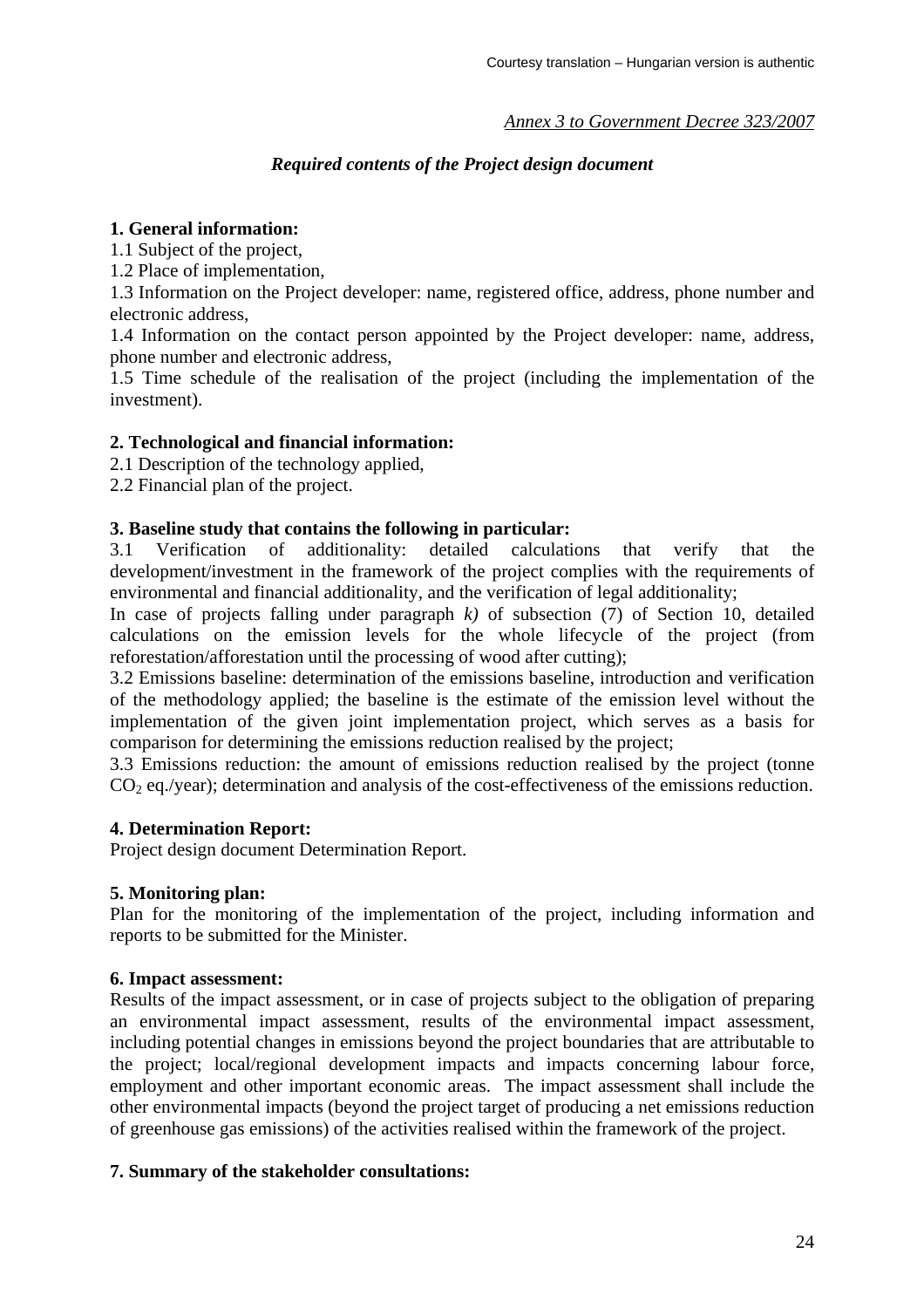Summary of the stakeholder consultations held during the preparation of the project, in particular:

7.1 Information on the publication of information concerning the project and on the access to project documentation,

7.2 Information on the public hearing held or on the other measures taken in order to inform stakeholders,

7.3 Summary of the stakeholder comments, identification of the comments accepted and justification for the refusal of comments.

### **8. Summary of the project (for non-experts):**

a) description of the project activity;

b) introduction of impact areas and impact processes;

c) estimate and evaluation of environmental impacts;

d) description of measures planned or realised for the prevention and mitigation of negative environmental impacts;

e) potential changes in the health, life quality or lifestyle of people affected by the environmental impacts;

f) measures to be taken in order to protect the environment and human health.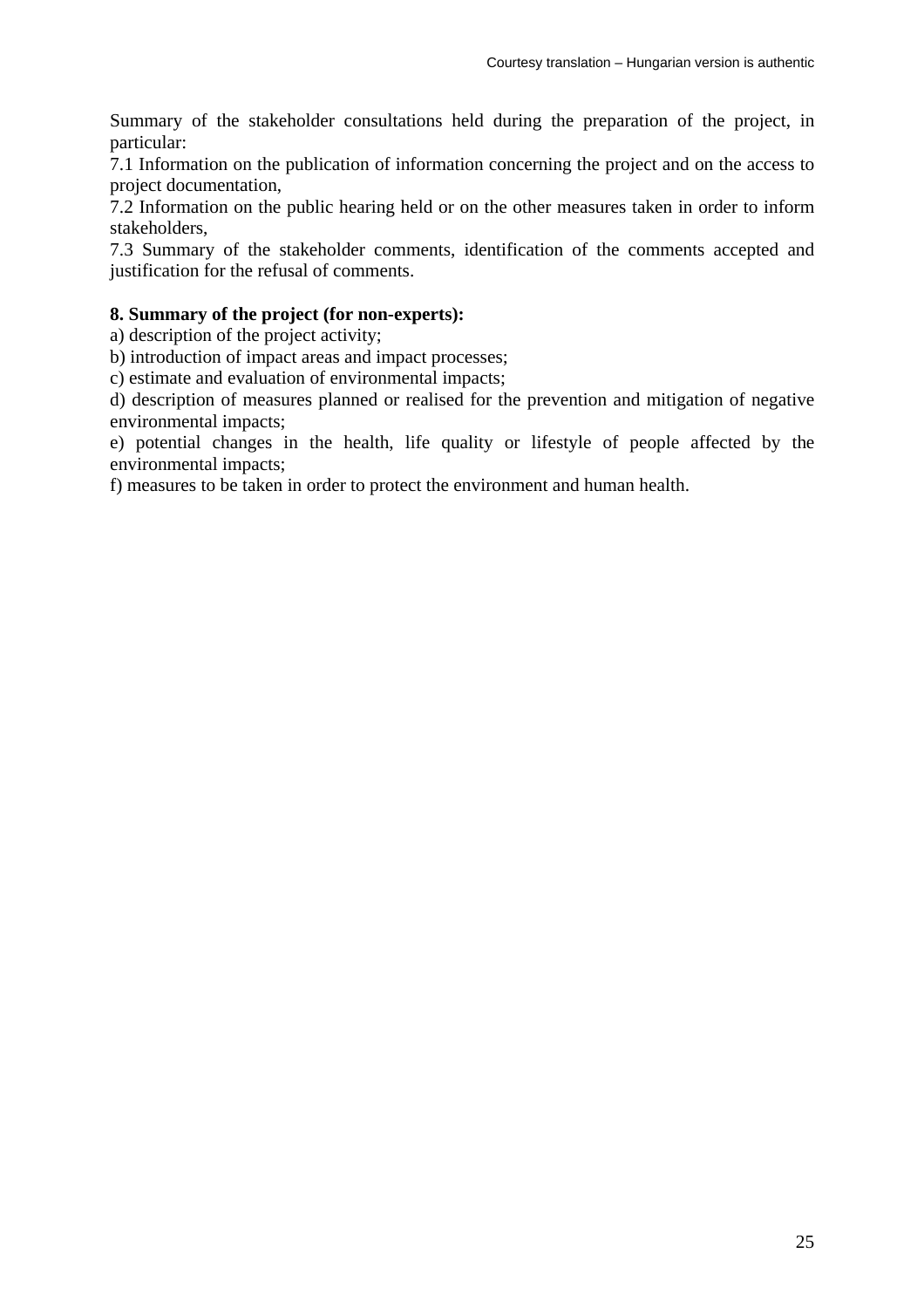*Annex 4 to Government Decree 323/2007*

# *Required contents of the annual report on the realisation and operation of an approved joint implementation project*

## **1. General information:**

1.1 Subject of the project,

1.2 Place of implementation,

1.3 Information on the Project developer: name, registered office, address, phone number and electronic address,

1.4 Information on the contact person appointed by the Project developer: name, address, phone number and electronic address,

1.5 Reported period.

## **2. Baseline information**

2.1 Baseline determined in the Project design document (in case of any change, detailed description and explanation of the changes)

## **3. Project emissions**

3.1 Introduction of project boundaries: emission types reckoned in the emissions of the reported period,

3.2 Emissions of the project and detailed description of the calculations confirming it,

3.3 Leakage: net change in the emissions level of greenhouse gases attributable to the project beyond the project boundaries.

# **4. Emissions reduction realised by the project in the reported period**

4.1 Amount of net emissions reduction in the reported period (tonne  $CO<sub>2</sub>$  eq./year)

4.2 Time schedule for implementation for the periods following the reported period

### **5. Description of the technology applied**

5.1 Summary of the built-in equipment/facilities and of technical data

5.2 Detailed description of changes compared to the Project design document

5.3 Technical documentation (results of records of performance measurements)

### **6. Financial report**

6.1 Investment and operational costs in the reported period

6.2 Financial support from state, local government, European Union or other sources used during the reported period and verification that the project still complies with the requirement of financial additionality

### **7. Verification report:**

The Joint Implementation Verification Report.

# **8. Results of the internal audits of the reported period**

Description of results.

### **9. Other environmental impacts**

Description of other environmental impacts with reference to the reports thereof to be submitted to other authorities.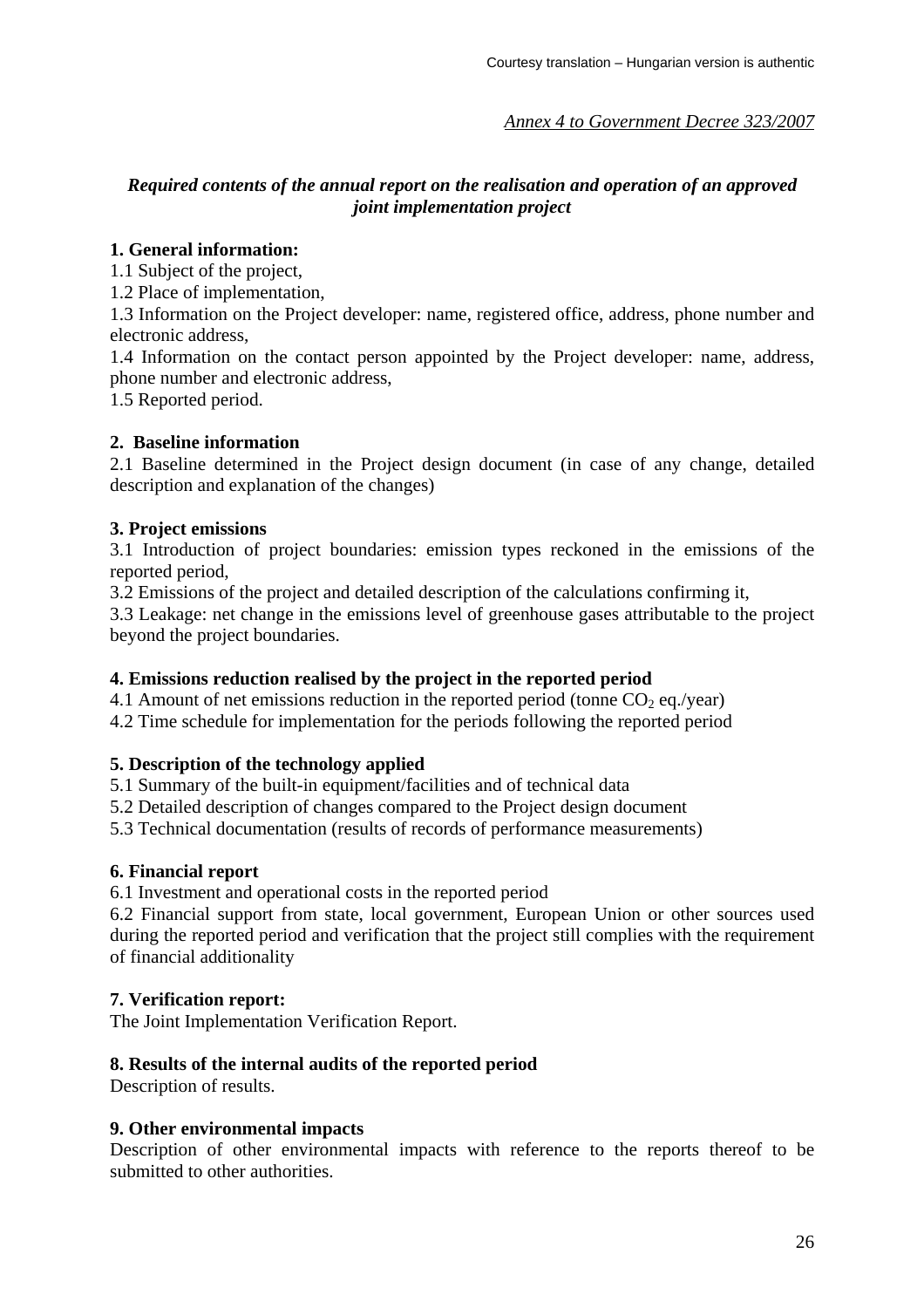#### **10. Summary (for non-experts)**

- 10.1 Emissions baseline, project boundaries, applied technology
- 10.2 Emissions reduction in the reported period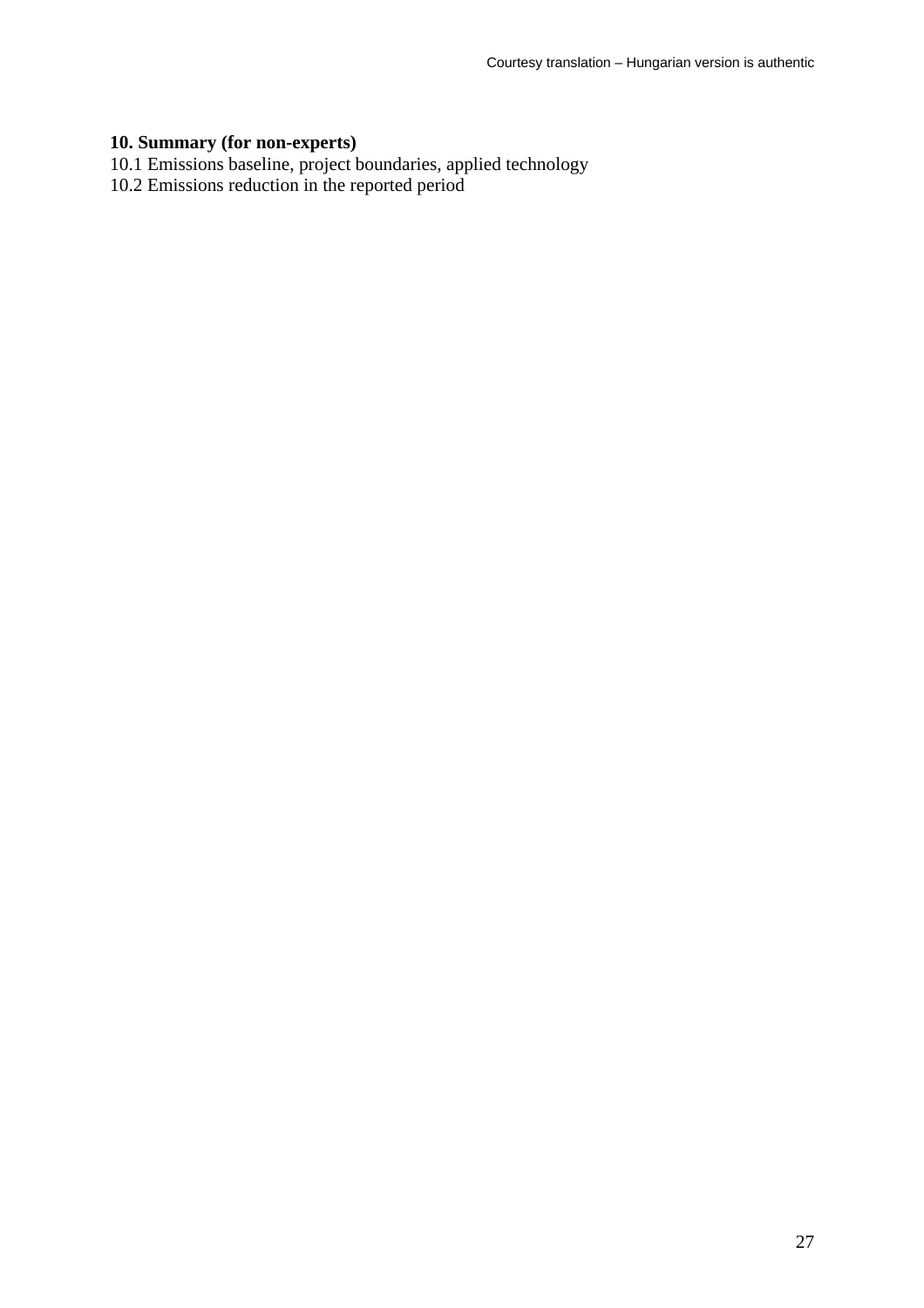# *Annex 5 to Government Decree 323/2007*

# *Required contents of the report by the holder of a person holding account*

### **1. Information on the commercial activity of the account holder**

1.1. Amount and price of the purchased emissions reduction units and certified emission reductions;

1.2. Amount and price of the sold emissions reduction units and certified emission reductions.

### **2. Origin of the emissions reduction units and certified emission reductions purchased by the account holder**

2.1. Identification codes of the emissions reduction units and certified emission reductions purchased by the account holder

2.2. Title and place of implementation of the project generating the emissions reduction units and certified emission reductions purchased by the account holder.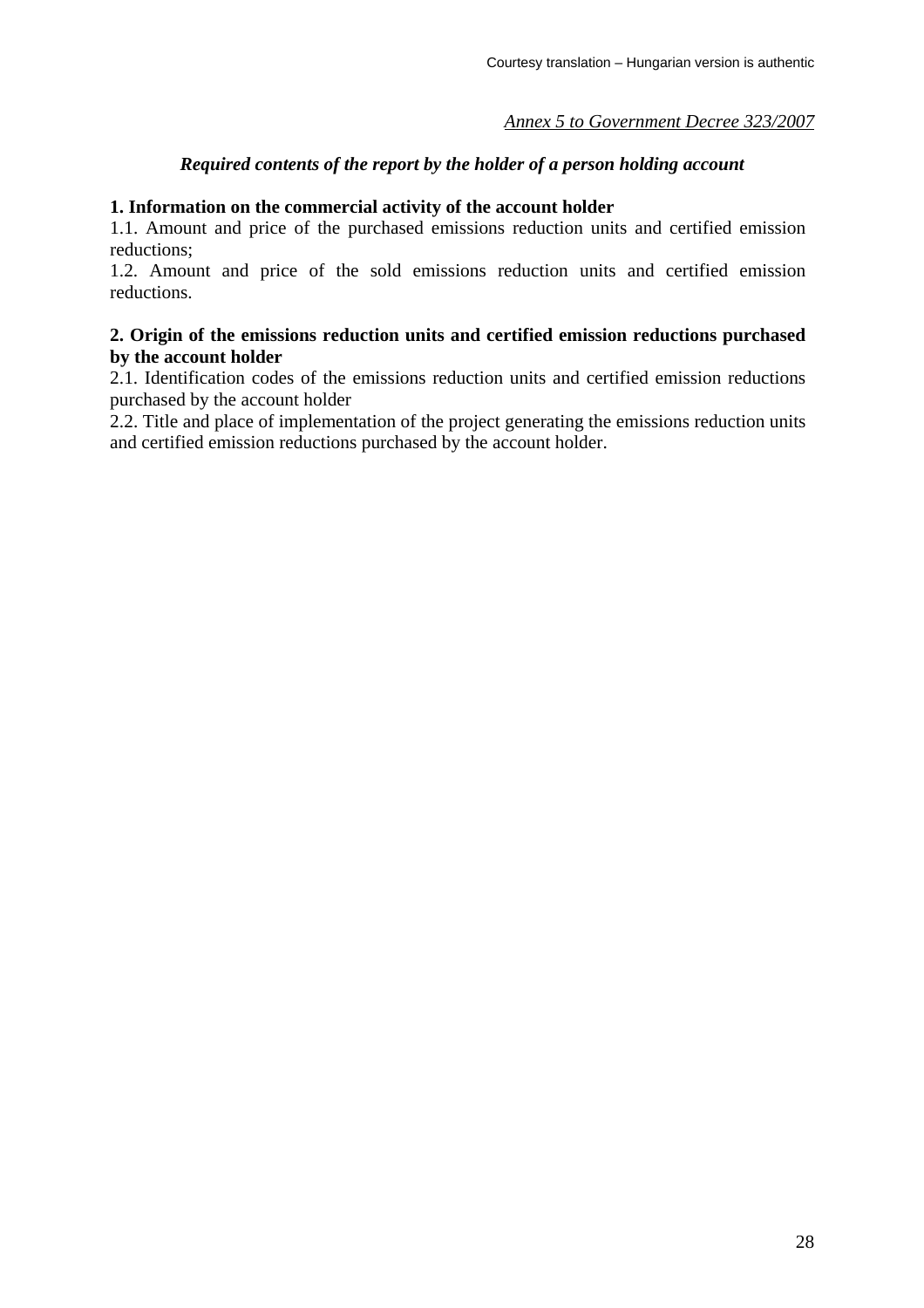#### *Annex 6 to Government Decree 323/2007*

# *Required contents of the application under Section 19 for holding and trading in emissions reduction units and certified emission reductions originating from project activities implemented through international co-operation*

1.1 Subject of the project, place of implementation,

1.2. Information on the applicant: name, registered office, address, phone number and electronic address,

1.3. Information on the Project developer in the host country: name, registered office, address, phone number and electronic address of the organisation,

1.4 Information on the contact person appointed by the applicant: name, address, phone number and electronic address,

1.5 Time schedule of the realisation of the project (including the implementation of the investment).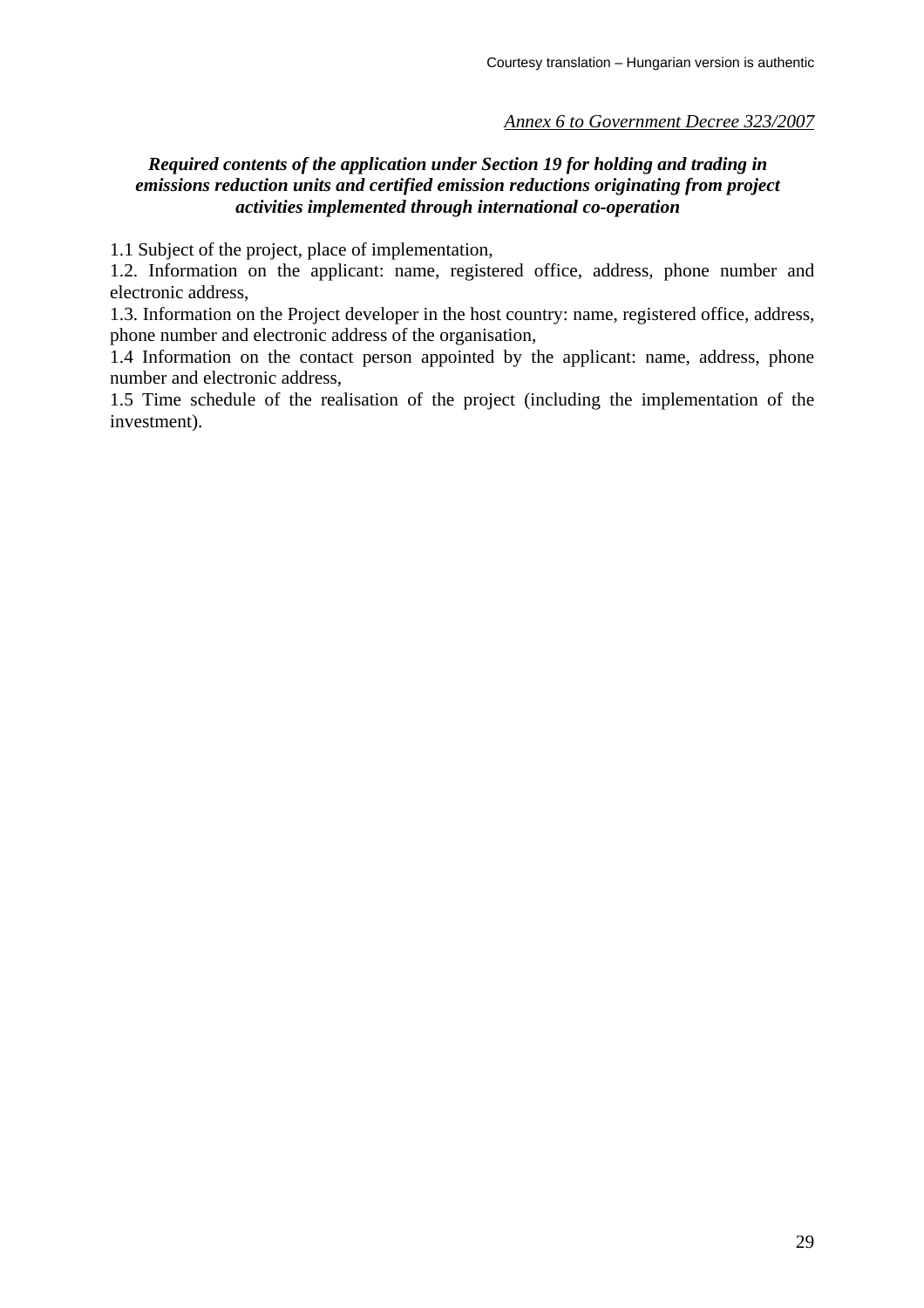# *Annex 7 to Government Decree 323/2007*

## *Conditions for granting training aid*

1. The intensity of all aids originating from State resources provided for individual projects (having the same eligible costs), including *de minimis* aid, with the exception defined in paragraph 2, shall not exceed

a) in case of general training:

aa) 70% in case of SMEs,

ab) 50% in case of other enterprises,

b) in case of specific training:

ba) 35% in case of SMEs,

bb) 25% in case of other enterprises.

2. The upper limits specified in paragraph 1

a) shall be increased by 10 percentage points in case of trainings for employees who qualify as underprivileged from the aspect of training,

b) shall be increased by 5 percentage points for beneficiaries operating in Pest county or Budapest and by 10 percentage points for beneficiaries operating outside Pest county and Budapest.

3. If the project contains both general and specific training elements and these elements cannot be separated for the calculation of training aid intensity, or if the general or specific nature of the training within the framework of the project cannot be established, the specific training aid intensities shall be applied.

4. The eligible costs of a training project shall be:

- a) trainers' personnel costs,
- b) trainers' and trainees' travel expenses,
- c) other current expenses such as materials and supplies,
- d) depreciation of tools and equipment, to the extent that they are used exclusively for the training project,
- e) cost of guidance and counselling services with regard to the training project,
- f) trainees' personnel costs up to the amount of the total of the other eligible costs referred to in subparagraphs *a)-e)*. Only the hours during which the trainees actually participate in the training, after deduction of any productive hours or of their equivalent, may be taken into account.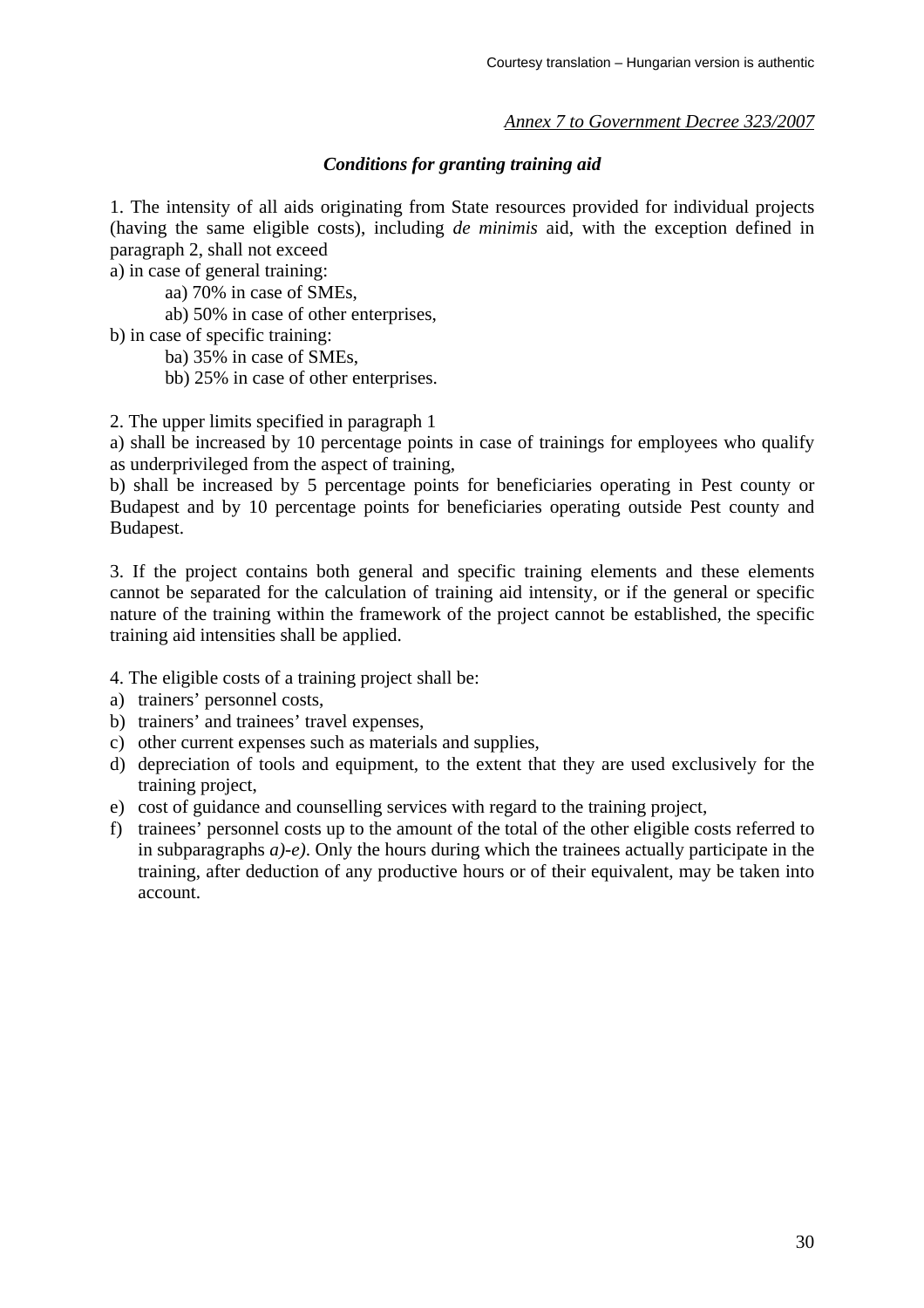### *Annex 8 to Government Decree 323/2007*

# *Conditions for granting R+D aid*

1. The intensity of any aid granted for R+D projects (having the same eligible costs), with the exception defined in paragraph 2, shall not exceed:

- a) 100% in case of fundamental research,
- b) 60% in case of industrial or applied research.
- c) 35% in case of experimental development.

2. The upper limits specified in paragraph 1 may be increased to a maximum of 75% aid intensity in case of industrial or applied research and to a maximum of 50% aid intensity in case of experimental development according to the following:

- a) if the project is implemented outside Budapest and Pest county, maximum aid intensity may be increased by 10 percentage points, if the project is implemented in Budapest or Pest county, maximum aid intensity may be increased by 5 percentage points;
- b) in case of programmes undertaken under the European Communities Framework Programme for research and development, aid intensity may be increased by 15 percentage points;
- c) the maximum aid intensity may be increased by 10 percentage points if one of the following conditions is fulfilled::
	- ca) the project involves effective cross-border cooperation between at least two independent partners in two Member States, particularly in the context of coordinating national R+D policies; no SME in the Member State granting the aid may bear more than 70% of the eligible costs,
	- cb) the project involves effective cooperation between an SME and a public research body, particularly in the context of coordinating national R+D policies, where the public research body bears at least 10% of the eligible project costs and has the right to publish the results insofar as they stem from the research implemented by that body,
	- cc) the results of the project are widely disseminated through technical and scientific conferences or published in scientific and technical journals.

3. In case of collaborative projects, the maximum amount of aid for each beneficiary shall not exceed the permitted aid intensity calculated by reference to the eligible costs incurred by the beneficiary concerned.

4. In case of aid for feasibility studies preparatory to applied or industrial research activities or experimental development activities, aid intensity shall not exceed 75%.

5. In case of aid for the costs associated with obtaining and validating patents and other industrial property rights, aid intensity shall not exceed the limits specified in paragraphs 2-3; in such cases, the aid intensity to be taken into account shall be the aid intensity pertaining to the research activity that first leads to the subject of the given patent or other industrial property right.

6. The eligible costs of an R+D project shall be: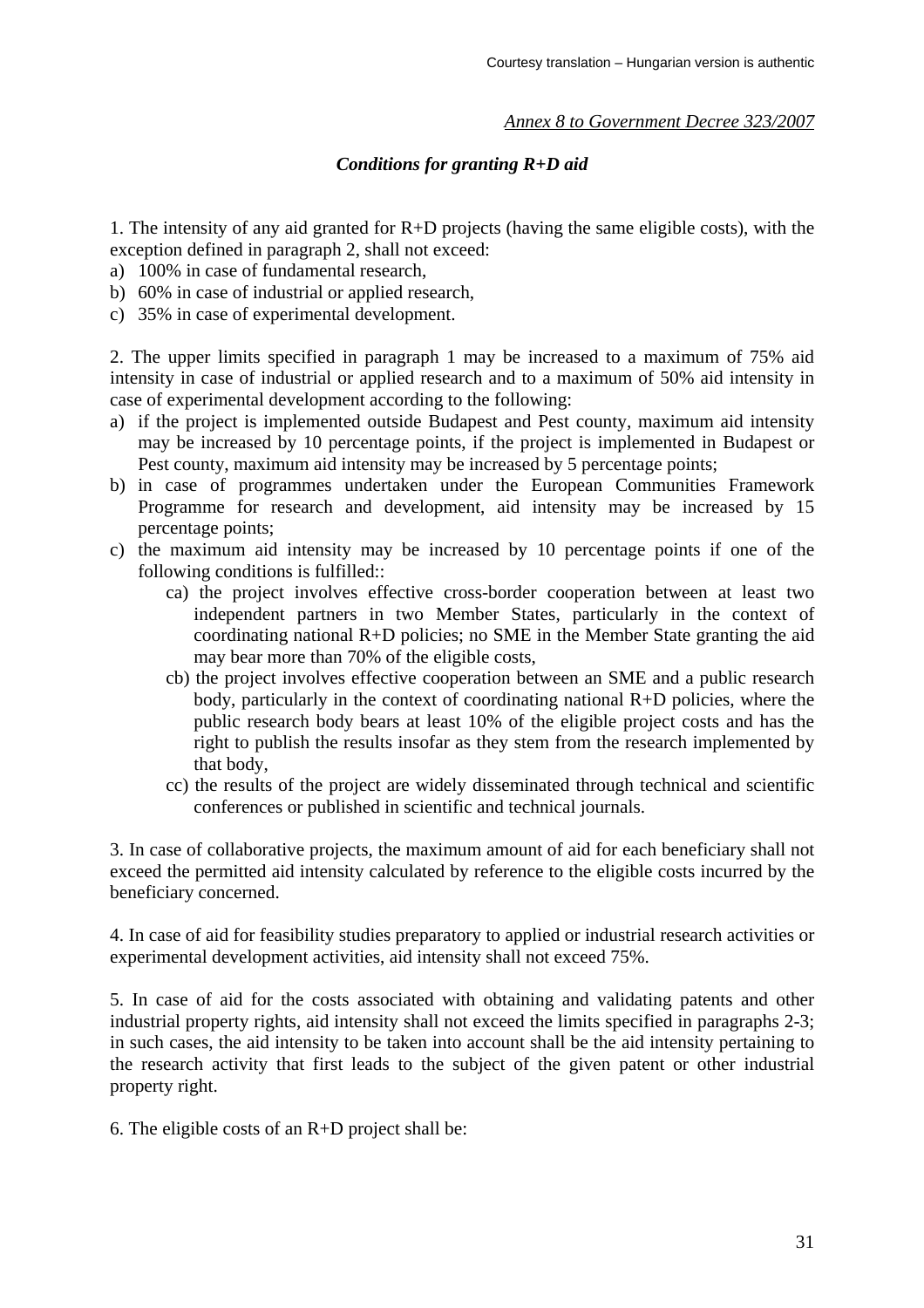- a) personnel costs (researchers, technicians and other supporting staff to the extent they are employed in the research project) in accordance with Act C of 2000 on accountancy (hereinafter: Accountancy Act);
- b) historical cost of new instruments and equipments pursuant to the Accountancy Act to the extent and duration they are used in the supported  $R+D$  project;
- c) historical value and costs of technical knowledge and patents purchased or leased from third parties pursuant to the Accountancy Act if the transaction was carried out under market conditions; in case of financing by leasing, the leasing fee may only be taken into account to the extent of the repayment of the capital;
- d) direct eligible costs (of material and other expenses) in connection with the R+D activity:
	- da)cost of an R+D work ordered from a third part under market conditions, accounted pursuant to the Accountancy Act,
	- db)cost of consultancy and equivalent services pursuant to the Accountancy Act if they are used exclusively for the R+D activity,
	- dc)costs of materials, similar products and services pursuant to the Accountancy Act, if they are used exclusively for the R+D activity,
- e) those costs from among the general costs that can be indirectly assigned to the  $R+D$ project according to the methodology specified in accountancy policies, in the ratio of the projecting basis used for research and development.

7. In case of aid for a technical feasibility study, the costs of preparing the study shall be accounted pursuant to the Act on Accountancy.

8. In case of aid for the costs associated with industrial property rights, the eligible costs shall be the following:

- a) all costs incurring before the granting of the right by the first industrial property rights authority, including the costs in connection with the preparation, submission and examination of the application and the fees incurring during the procedure for obtaining the industrial property right before it is granted;
- b) translation and other costs that incurred in front of an industrial property rights authority other than the authority specified in subparagraph *a)* in connection with obtaining or validating the industrial property right;
- c) costs in connection with proving the conditions for granting or relating to the protection of the validity of the industrial property right during the procedure for obtaining or protecting the right even if these costs incurred after the granting of the industrial property right.

9. Pursuant to the Accountancy Act, the costs of consultancy and equivalent services in connection with ordering studies and analyses shall be direct eligible costs pertaining to the material and other expenses if these studies and analyses are exclusively used for the  $R+D$ activity.

10. The aid documentation may specify eligible costs in narrower terms than under paragraphs 6-9.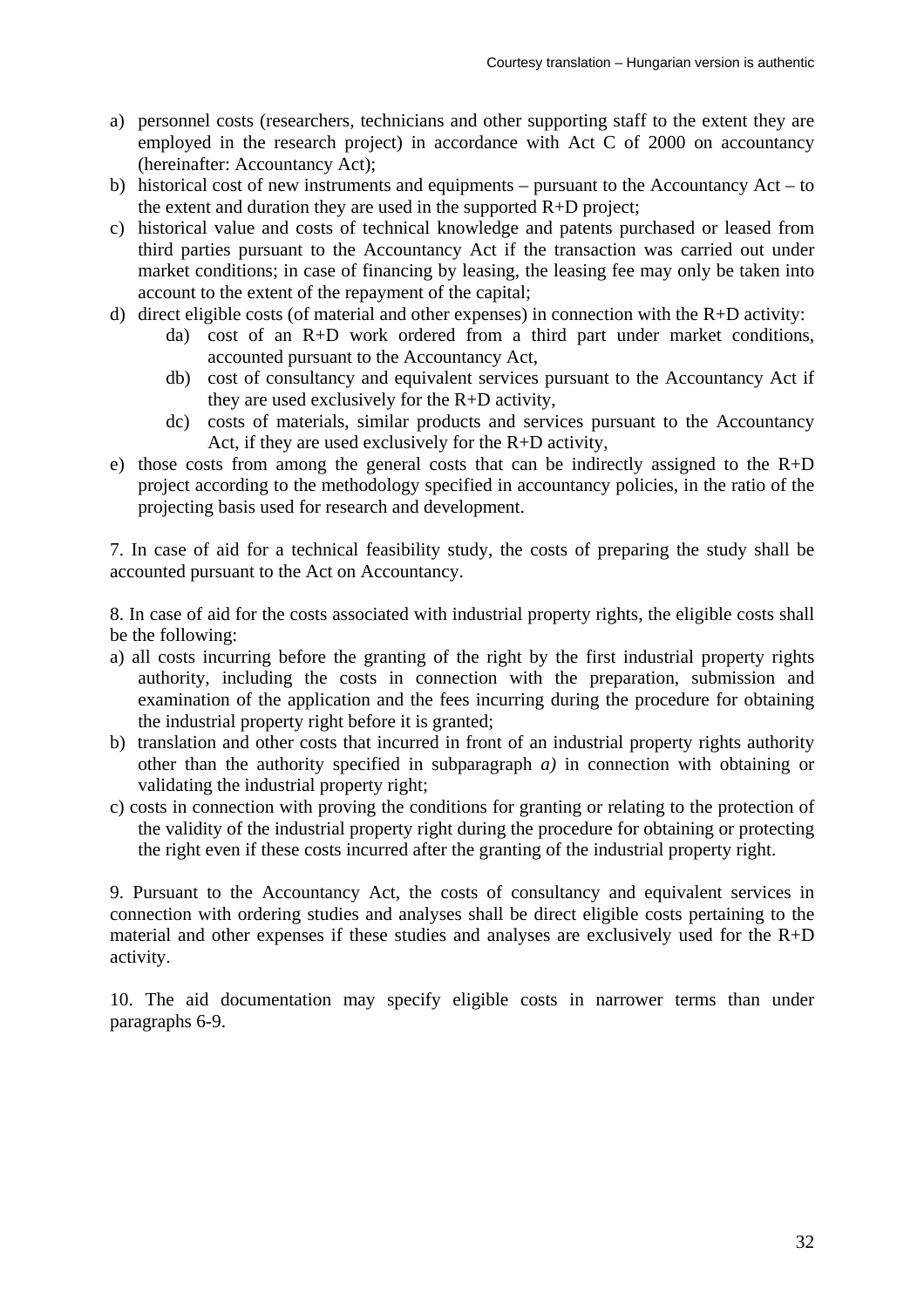### *Annex 9 to Government Decree 323/2007*

## *Conditions for granting regional investment aid*

1. Aid intensity for individual projects (having the same eligible costs) shall not exceed the limits defined in subsection (1) of Section 30 of Government Decree 85/2004. (IV. 19.) Korm. on procedures related to State aid under subsection (1) of Section 87 of the Treaty Establishing the European Community and the map for the grant of regional aid.

2. In case of a large investment project, the aid intensity shall be

a) up to EUR 50 million calculated in HUF at present value, 100%;

b) for aid between EUR 50 and 100 million calculated in HUF at present value, 50%;

c) for aid above EUR 100 million calculated in HUF at present value, 34%

of the aid intensity specified in paragraph 1.

- 3. If the applicant at the time of the submission of the application qualifies as
- a) small-sized enterprise, aid intensity except for the projects in the transport sector and large investment projects - shall be increased by 20 percentage points compared to the value specified in paragraph 1,
- b) medium-sized enterprise, aid intensity except for the projects in the transport sector and large investment projects - shall be increased by 10 percentage points compared to the value specified in paragraph 1.

4. If an enterprise receives risk capital aid under the Community Guidelines on State Aid to Promote Risk Capital Investments in Small and Medium-sized Enterprises (HL C 194/2. 2005.08.18.), within 3 years after providing risk capital aid the aid intensity of investment aid granted to the given enterprise under this Decree shall be decreased by 20%.

5. In case of material or immaterial investment costs or the acquisition of an establishment, aid shall be calculated based on the costs of acquisition.

6. At the purchase of material assets serving the objective of the investment, eligible costs shall be the historical costs, pursuant to the Accountancy Act, of

- a) the purchase price of the material asset at the acquisition of establishment;
- b) patent, other industrial property rights, licence and know-how as immaterial assets, in case of large undertakings, up to maximum 50% of the eligible costs (hereinafter: supportable immaterial assets).

7. Except for takeovers, purchase of real estate or support given to SMEs, the assets acquired in connection with the project shall be new. In case of takeover, purchase of real estate or assets acquired by SMEs the transaction or the purchase of the asset shall be realised at market value.

8. Costs related to the acquisition of assets under lease shall only be taken into consideration if the lease takes the form of financial leasing and contains an obligation to purchase the asset at the expiry of the term of the lease. For the lease of land and buildings, the lease must continue for at least five years after the anticipated date of the completion of the investment project or three years in the case of SMEs.